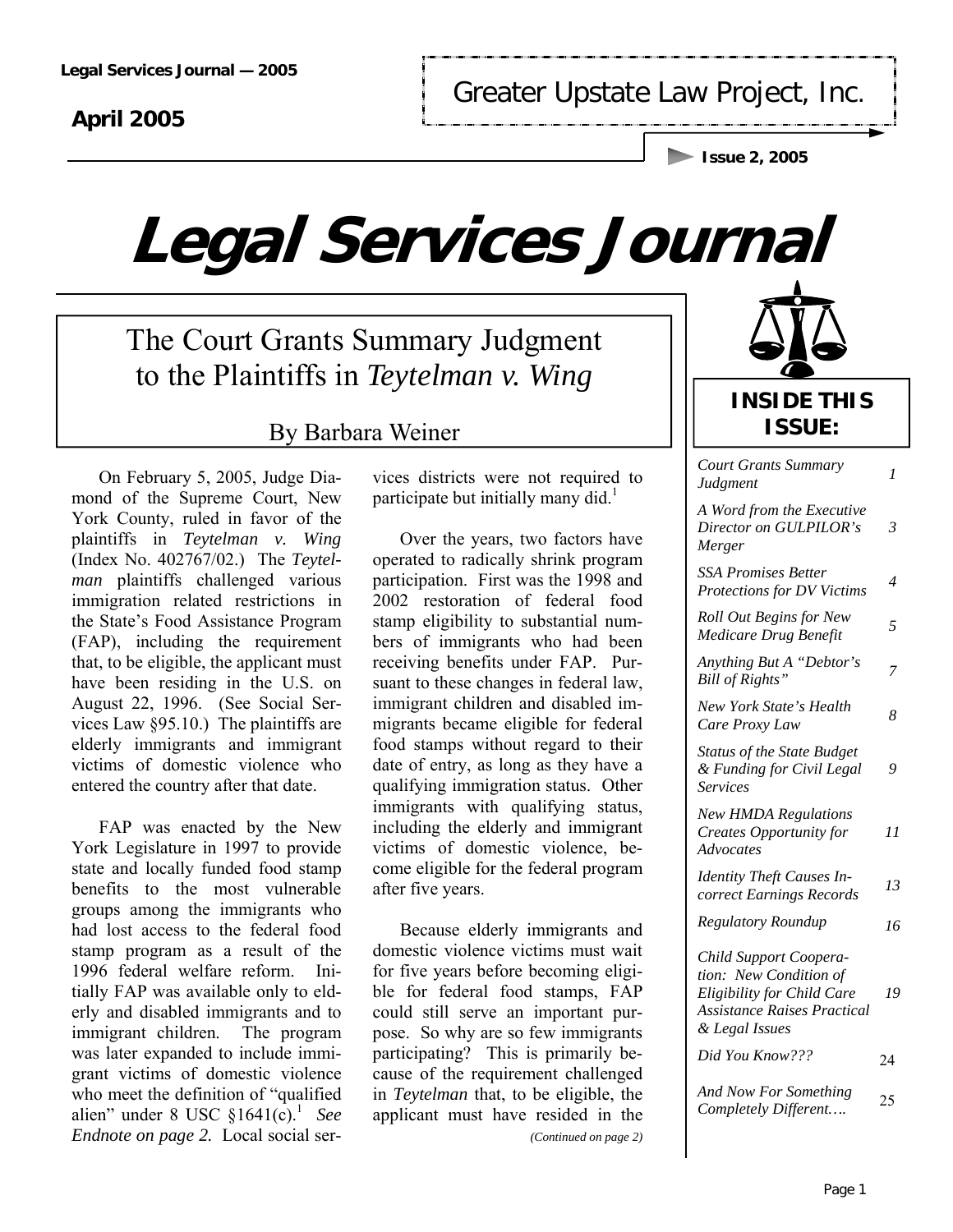$\Phi$ 

### Benefits Management Manuals are Still Available!

### Order Yours Today**!**

The 2004 edition of *Benefits Management for Working People With Disabilities: An Advocate's Manual*, authored and updated by Ed Lopez and Jim Sheldon, are available through GULP. The 210 page manual is by far the most comprehensive treatment of the many issues relating to work and benefits available. It contains a new chapter on Medicaid for Persons with Disabilities. An order form is available on GULP's website at:

www.gulpny.org/Publications/Benefits%20Manual%20Brochure.pdf

### Summary Judgment - continued

#### *(Continued from page 1)*

U.S. on August 22, 1996. Most elderly immigrants and immigrant victims of domestic violence who would be eligible for FAP because they were living here in August of 1996 - which is now almost nine years ago have been in the country long enough to be back in the federal program. However, there are many immigrants who are elderly or who have been victimized by family violence who arrived in the U.S. after August 22, 1996 and who desperately need the nutritional assistance that FAP could provide. They are barred from access to FAP because of the residence restriction.

 The decision in *Teytelman* would remove that barrier to participation, by eliminating the date of residency restriction as well as several other restrictions related to immigration status and not to need. The *Teytelman* Court rested its decision squarely on the Court of Appeals decision in *Aliessa,* which held that the State's exclusion of immigrants from the state Medicaid program based only on their immigration status and date of residence violated the immigrants' rights to equal protection. *See Aliessa v. Novello*, 96 N.Y.2d 418 (2001).

 Nevertheless, this good news is tempered by the very sobering prospect of the FAP program's imminent demise. FAP sunsets again in September of this year. The program has been extended twice by the Legislature, though the restrictions making the program more and more irrelevant have never been removed. Now, in an odd twist of logic, the State has been arguing to the Legislature that the lack of participants in FAP indicates that the program is no longer necessary. Ignored is the fact that the dearth of participants is directly the result of the unconstitutional restrictions on access to its benefits. Nevertheless, without the active and vocal support of advocates who work with elderly immigrants and with immigrant victims of domestic violence, FAP may well disappear before most needy immigrants can get the benefits of the *Teytelman* Court's invalidation of the program's unconstitutional eligibility restrictions.

#### **Endnote:**

It should be noted that New York's limited program stands in stark contrast to the state food stamp replacement programs enacted in several other states - including California, Maine, Minnesota, Wisconsin, Washington and Nebraska - all of which have established state programs for all, not just the most vulnerable, of the immigrants who lost their eligibility for the federal program.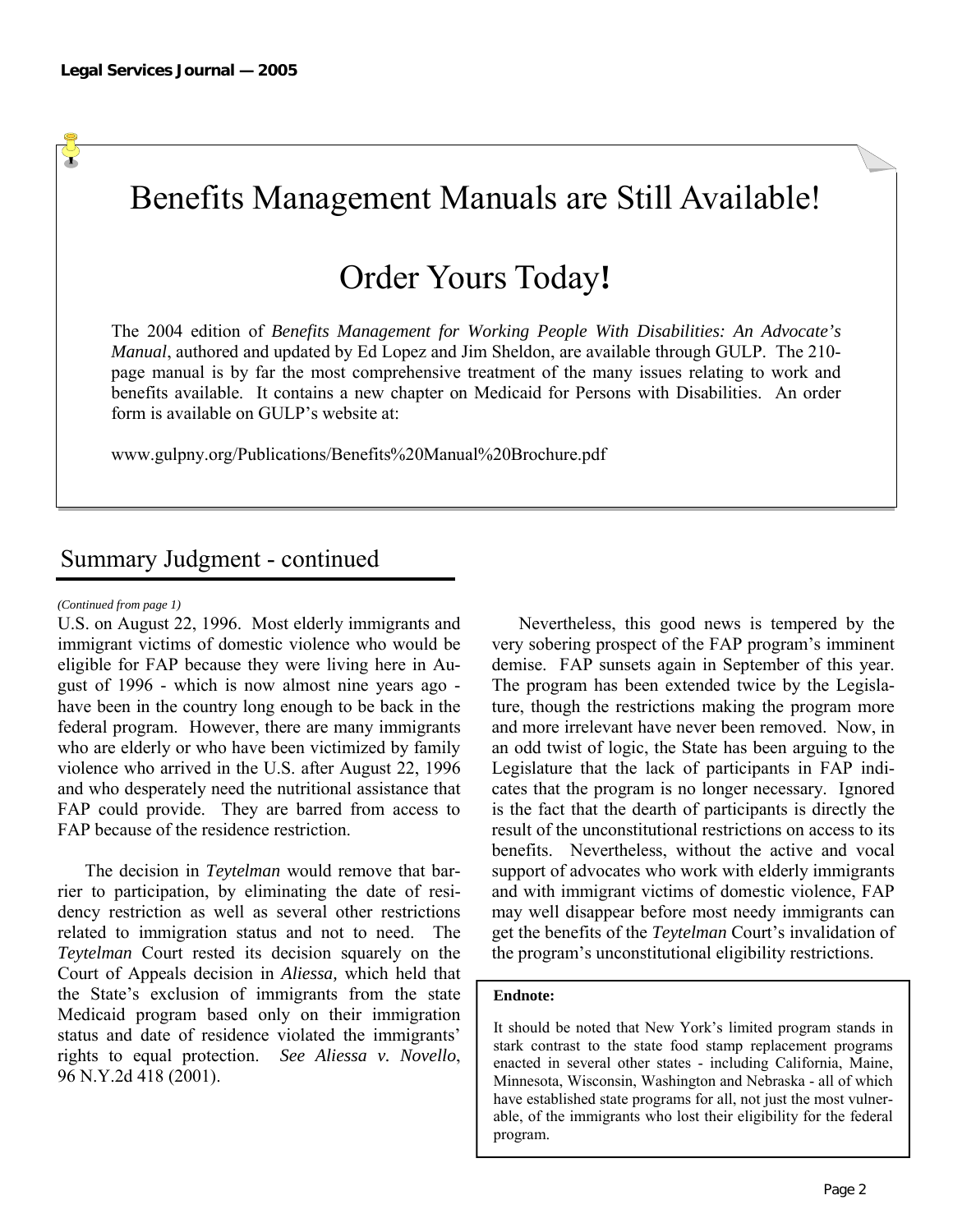### The Final Stretch of the GULPILOR Merger

By Anne Erickson, Executive Director

 We are rapidly approaching the final stages of the GULP-PILOR merger. Its been a long road, but the rewards are already evident. We have an amazing staff, now aligned in four major Practice Group areas. They are meeting regularly, engaging in cross-collaborations, and bringing training and support to the community. They are also developing more comprehensive legislative agendas, engaging in significant administrative advocacy, delivering a broader array of direct legal assistance, and taking the lead on major legal challenges whenever necessary.

 By way of illustration, in classic GULPILOR fashion we took a "routine" call from a domestic violence shelter in Western NY where a client was harmed by SSI budgeting rules that conflicted with federal and state policies meant to protect victims of domestic violence. A woman was denied SSI because she was a part owner of the marital home she had fled to avoid domestic violence. The home (a resource), only became a disqualifying resource under SSI rules when she left it.

 While trying to work through the client's needs, we also realized the problem would clearly effect other elderly or disabled victims of domestic violence and looked for a systemic solution. Our Disability Advocacy Program (DAP), domestic violence and legislative staff came together to clarify the issues, identify the regulatory problem, and draft a memo to the Social Security Administration (SSA) documenting the problem, its consequences and a proposed solution.

 As a result, SSA issued a clarifying memo to all its offices across the country, attaching GULP's letter and promising full regulatory change. This change will make sure domestic violence victims nationwide do not have to choose between safety and income. It will also keep many other domestic violence attorneys from having to deal with this problem in the future – or at least arm them with a new federal directive if they do confront the issue. Now that's what its all about.

 We have a great management team here as well. Working more closely with Bryan Hetherington, head of PILOR and now Chief Counsel for the combined organization, has been wonderful. He has pulled our legal work together more effectively, working with the attorneys across the Practice Groups and helping to identify emerging legal issues across the state. Kristin Brown has really stepped up as Director of Legislative Advocacy and did an incredible job marshalling a full legislative agenda, working tirelessly for state funding for civil legal services and helping to turn back the worst of the budget cuts aimed at those most in need. Kristi Hughes continues to press forward as our Director of Development, working with each Practice Group to identify and seek funding for critical new projects and services. She organized our first ever an annual campaign for general support and under her leadership we published the first of our joint annual reports, signs of professional growth for us as an organization. Becky Schroeder is now our Fiscal Manager, managing the incredible challenge of our finance systems, getting our grants management in order, and making sure everything from vouchers to audits runs smoothly.

 It is such an honor to be part of this team and this transition. As Executive Director, I just celebrated five years at the helm. As a member of the GULP team, I passed the 15-year mark last October. We've been working seriously on the merger with PILOR for the last two years and its all coming to fruition.

 The next big step is just around the corner: A NEW NAME!! In the next month or so, we will be reintroducing ourselves to the community under a new banner, one that re-positions us at the same time we rededicate ourselves to the work – to be the a full services training and technical assistance center for the legal services community; an aggressive advocacy organization for those in this state who are poor, disabled and disenfranchised; and a law firm that never shies away from tackling the legal needs of our collective clients.

We hope you will all join with  $us - to$  honor the past and celebrate the future and all its potential.

Anna Erichart - ->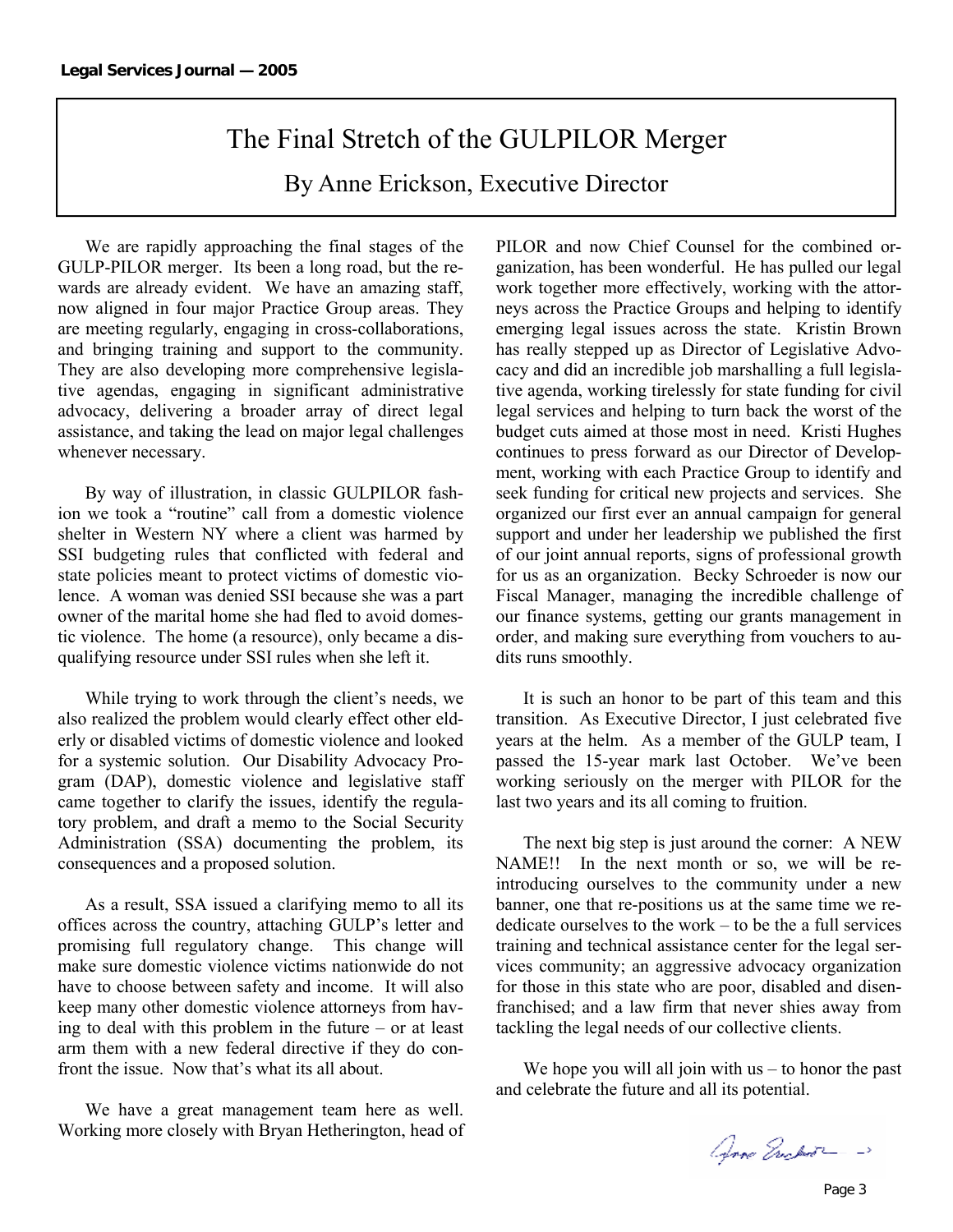### SSA Promises Better Protections for Domestic Violence Victims By Kate Callery and Louise Tarantino

 Victims of domestic violence who are forced to flee their homes frequently face complicated bureaucratic hurdles as they attempt to establish independence from their batterers. Thanks to advocacy by GULP, the Social Security Administration (SSA) will alleviate at least one such barrier.

 GULP recently became aware of a case from Western New York in which a claimant had been receiving Social Security Disability Insurance (SSDI) benefits while living with her husband. She left the home that she jointly owns with her husband for the safety of a domestic violence shelter. Because she no longer had access to her husband's income, she applied for SSI. She was originally denied SSI benefits as "overresource," allegedly because she owned a home in which she was not residing. Ultimately, she was approved for benefits, but only after she secured a statement from her husband/batterer that it would be an undue hardship on him to have to move out of the jointly owned property.

 While this solution was apparently adequate in the case in question, such a resolution, which involves the cooperation of the batterer, could put other similarly situated victims in danger. Alternatively, other victims who need and would otherwise be eligible for SSI benefits may abandon their claims for fear of approaching their batterer for such a statement.

 SSA's relevant regulations and POMS sections contained no clear directives to claims representatives on how to handle these difficult situations. While several of the regulations could be interpreted in a manner that would allow for a resource exemption in such cases, none are clear-cut. Consequently, GULP urged SSA to issue clear directives to guarantee that victims of domestic violence do not have to place their safety at risk when attempting to ensure their financial stability in a time of crisis.

 SSA has recently agreed to seek a regulatory change so that a jointly owned home will not be counted as a resource to an individual who is forced to leave the home because of domestic abuse. Although SSA indicated that its current policies serve to prevent any undue hardship or danger to victims of domestic abuse, it agreed to issue a reminder item to its field offices stating that SSA personnel are required to assist individuals in obtaining evidence and should take into consideration the individual's circumstances in determining resource availability.

 SSA will also emphasize to its field offices that since a home continues to be excluded from resources when an individual moves out but intends to return, the exclusion should continue to apply if the abused spouse intends to return home if the situation is resolved or if the batterer were not present. Finally, if necessary, SSA will issue conditional benefits for up to nine months, and waive the usual requirement of making reasonable efforts to sell the property. It will accept evidence such as a police report, restraining order or statement from the director of a shelter in lieu of evidence of making reasonable efforts to sell.

 These changes should go a long way towards helping victims of domestic violence establish independence while remaining safe. Look for more information in these pages on SSA's directives. In the meantime, please let us know of any cases involving similar problems, either resolved or unresolved.

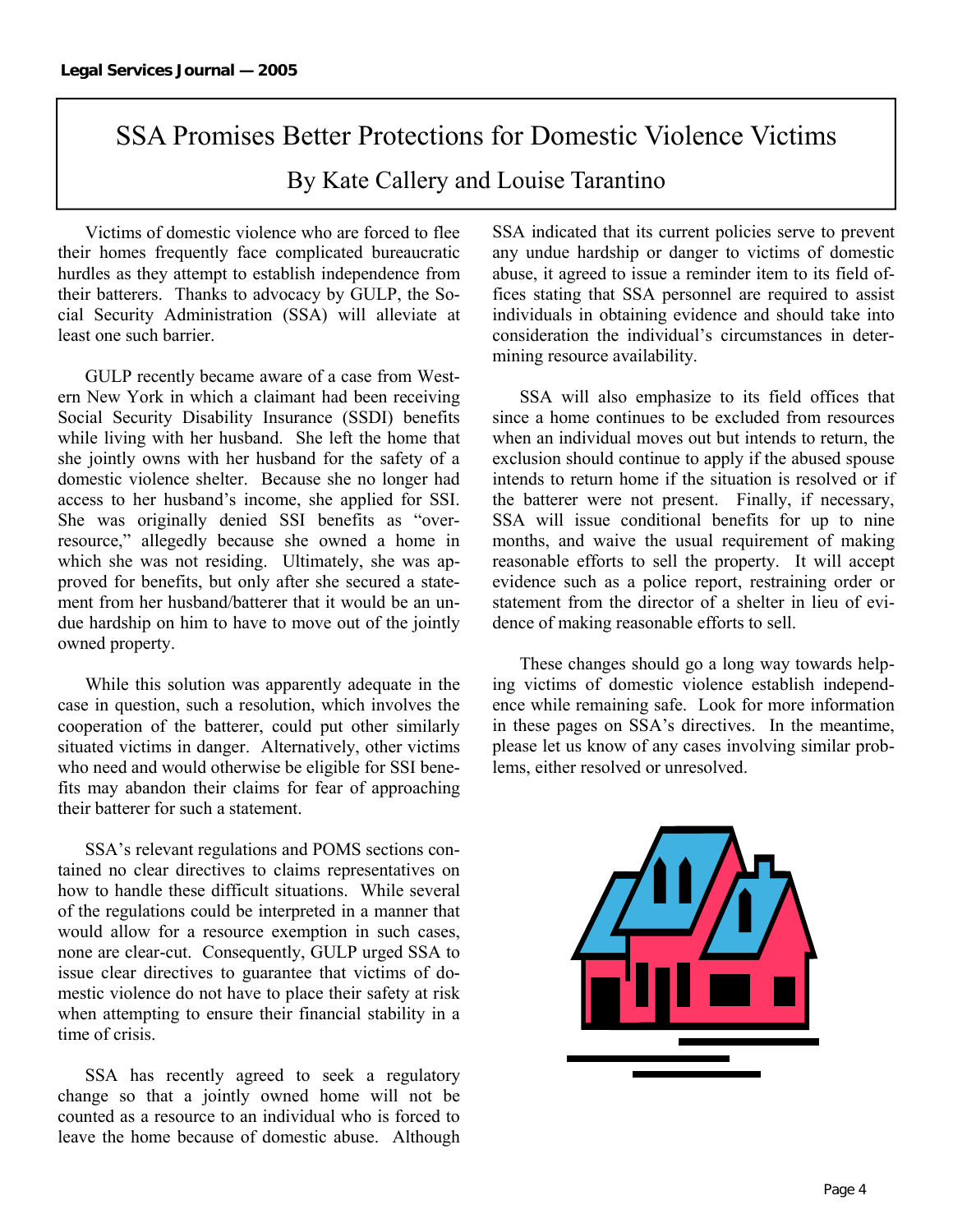mm

### • Roll Out Begins for New Medicare Drug Benefit With "Test Run" of Low-Income Subsidy Application

By Trilby de Jung

 Last month, the Social Security Administration (SSA) sent the first of some 20 million applications to low-income people who might qualify for financial assistance with Medicare's new Part D prescription drug benefit. This initial mailing has been described as a test run for the application form. Mailings were limited to 42 specific zip codes in 21 states, including three in New York, two in Manhattan and one in Brooklyn (10002, 10025 and 11214). Applications for all remaining zip codes and states will be mailed in late May 2005.

 SSA has also announced its intention to conduct some 3,000 outreach activities to educate recipients and their advocates about Part D and the Low-Income Subsidy. Regional offices in your area should have information about up-coming events, including trainings on the Low-Income Subsidy application process.

### **Low Income Subsidy Application Form No Simple Matter**

 The Low-Income Subsidy application form is seven pages long and includes some complex sections, including one that asks people to distinguish between the face value and the cash value of life insurance. Another question asks applicants how much money they receive from friends and relatives to help pay for food, shelter and utilities. The application form also warns people they can be punished for perjury if they knowingly submit incorrect information. In signing the form, a person declares, "I understand that anyone who knowingly gives a false or misleading statement about a material fact in this information, or causes someone else to do so, commits a crime and may be sent to prison or may face other penalties."

 Although SSA officials describe the form as "simpler than that used for any other means-tested program," consumer advocates have said the form is so complex that fewer than five percent of people are expected to respond. James Firman, president of the National Council on the Aging and chairman of a coalition of community groups working with Medicare officials, said that some low-income people would be confused or

intimidated by parts of the new seven-page application form. And despite calling this mailing a "test run," SSA officials have said it is too late to change the application forms. Instead, the agency will tailor its publicity to address questions raised by the first group of people who receive applications.

#### **What Does the Low-Income Subsidy Do?**

 The Low-Income Subsidy will provide valuable assistance with the costs Medicare beneficiaries are expected to pay under Part D program. People with incomes up to 135% of the Federal Poverty level (FPL) are eligible for the full subsidy. The full subsidy will cover the costs of:

- Monthly premiums of about \$35/month
- Annual deductible for drugs of \$250
- Co-payment of 25% of annual drug costs over the \$250 deductible up to \$2250/year
- All drug costs in the "donut hole" for drugs between \$2250 and \$5100 in a year
- Above \$5101, individuals will be responsible for 5% of their covered drugs or \$2 for generics and \$5 for covered brand-name drugs – whichever is greater.

 People with incomes up to 150% of FPL are eligible for a partial subsidy. An asset test will apply to both full and partial subsidy eligibility. Details on the asset test are not yet clear.

The partial subsidy will:

- Reduce the monthly premium on a sliding scale, averaging \$18/month instead of \$35
- Reduce the annual deductible from \$250 to \$50
- Removes the donut hole, and charges a copayment of 15% for drug costs up to \$5100/year
- For costs over \$5100/year, co-payment \$2-\$5

 Nationally, about one-third of all Medicare beneficiaries, or 14 million people, are expected to be eligible for the low-income subsidies. About six million of *(Continued on page 6)*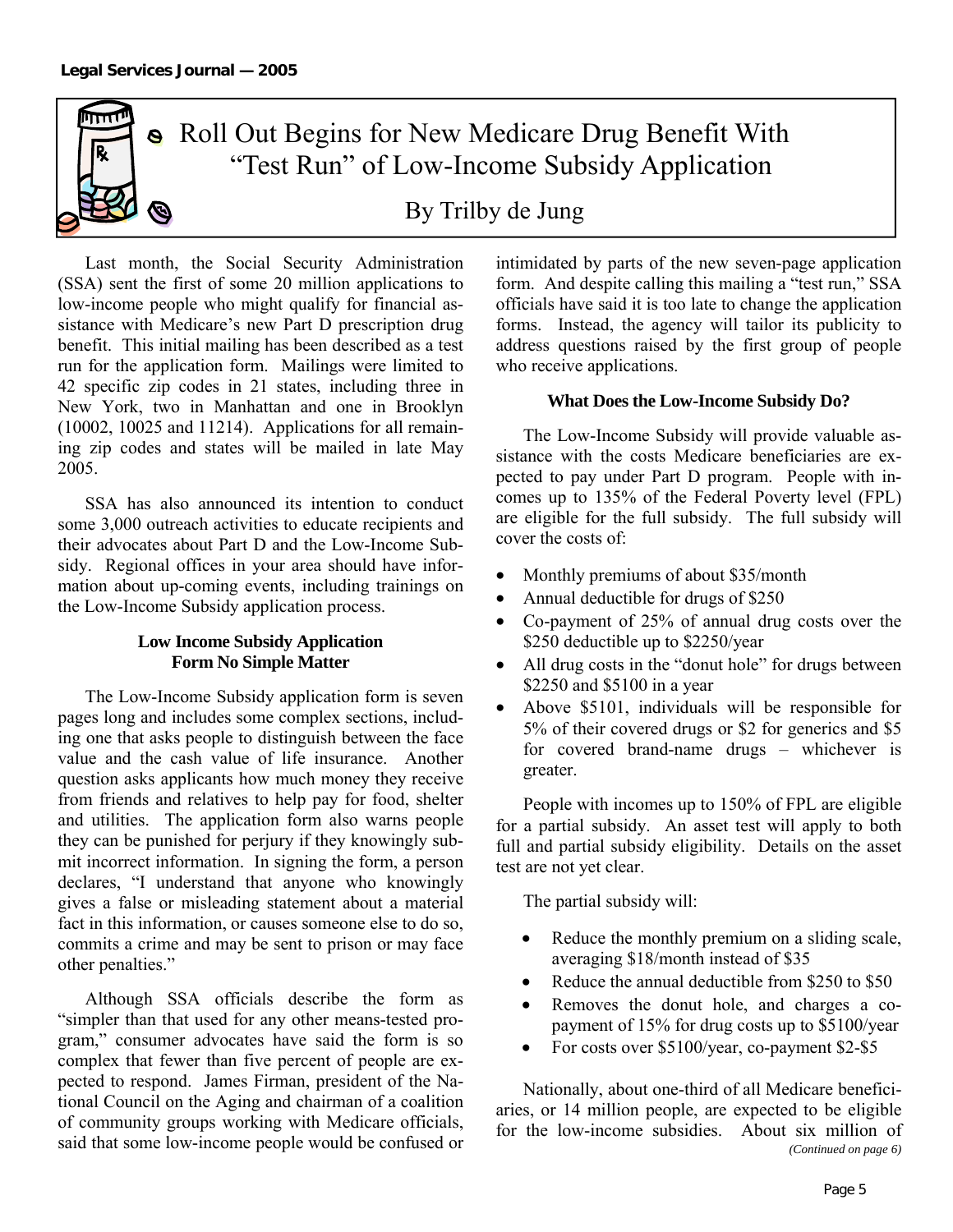### Medicare Drug Benefit - continued

#### *(Continued from page 5)*

those eligible for the low-income assistance are people eligible for both Medicare and Medicaid (dual eligibles), who will be automatically enrolled in the Low-Income Subsidy without completing the application. The other eight million will get financial assistance only if they successfully complete the application and are approved by either SSA or their local Medicaid office.

#### **How Can You Maximize Automatic Enrollment in the Low-Income Subsidy?**

 People who will be automatically enrolled in the Low-Income Subsidy include Medicare eligible people with full Medicaid (no spend-down), and people enrolled in a Medicaid Savings Program (QMB, SLIMB, or QI-1). Make sure any of your clients who are eligible are enrolled in the Medicare Savings Program. If a client has Medicaid with a spend-down, and is not enrolled in QMB, SLIMB, or QI-1, she will have to apply for the Low-Income Subsidy for Medicare Part D.

 Also, now is the time to enroll clients in Supplemental Needs Trusts if their income is over the 135% Federal Poverty levels. If they can reduce their income to below the 135% level by putting excess income into the Trust, they will be eligible for QI-1. Further reductions could qualify them for SLIMB, at 120% FPL or QMB at 100% FPL. This is important not only to save the Medicare Part B premium, which is now \$78.20/month and going up, but because enrollment in QMB, SLMB or QI-1 will get them automatically enrolled in the Low Income Subsidy for the Medicare drug benefit. Visit www.wnylc.net/pb/docs/SNT\_Materials for more information about Supplemental Needs Trusts and application forms.

 Lower-income EPIC clients will be eligible for the Part D subsidy if their income is under 150% of the FPL and they meet the asset test. But they will have to apply for the Low-Income Subsidy (unless they are in the Medicare Savings Program). Higher income EPIC recipients will benefit substantially from enrollment in EPIC because during the "donut hole" period, costs paid by EPIC will count toward reaching the \$5100 threshold for catastrophic coverage (except for EPIC copayments, if any).

### **The Enrollment Process Doesn't End with the Low Income Subsidy**

 It's important to remember that the Low-Income Subsidy application is only the first step in the process. After enrollment in the subsidy, clients will still need to enroll in Medicare Part D in order to receive the new Medicare Drug card. Enrollment in Part D is done directly with the drug plans and will necessitate choice of a plan at the outset.

 Because Medicaid drug coverage will end for dual eligibles on January 1, 2006, dual eligibles who do not choose a plan will be automatically assigned to a plan in October of 2005, with the option to choose another plan before the January 1, 2006 effective date. The Centers for Medicare and Medicaid Services (CMS) will do a series of mailings to dual eligibles as follows:

- On May 16, 2005, CMS will direct mail full benefit dual eligibles and those enrolled in Medicare Savings Plans, informing them that there is no need to apply for the Low-Income Subsidy, along with basic Part D program information.
- In June of 2005, CMS will direct mail full benefit dual eligibles, those enrolled in Medicare Savings Plans, informing them about transitioning to Part D.
- In October of 2005, CMS will direct mail full benefit dual eligibles, informing them of their autoassigned drug plan and their option to choose another plan before January 1, 2006

 As we can all imagine, problems with enrollment in Part D are likely, both for dual eligibles and other lowincome Medicare recipients. No plan is likely to cover all the drugs recipients now use, or necessarily let them continue to use their neighborhood pharmacy. Advocates will need to help clients pick the best card for them and navigate the procedures. More to come on the details involved.

 Many thanks to Valerie Bogart of Self Help Community Services, both for her invaluable materials on Supplemental Needs Trusts and for her posting to the Health Law ListServe about the Low-Income Subsidy, which provided a substantial portion of the information reported here.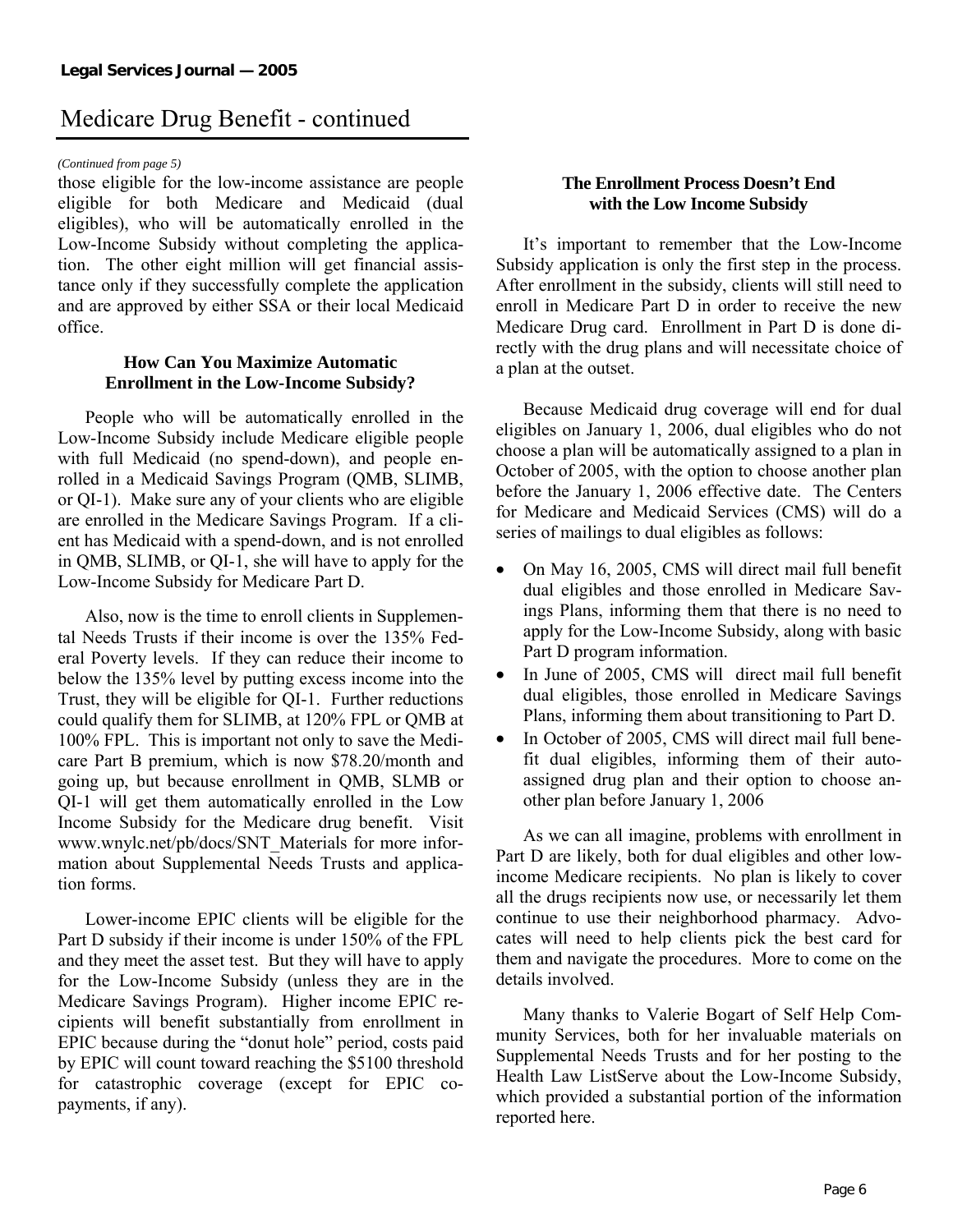### Anything But a "Debtor's Bill of Rights": What the Federal Bankruptcy Bill Has in Store for Americans

By Kristin E. Keefe

 On March 13, 2005, the Senate passed the bankruptcy bill, S.256, by a vote of 74 to 25. All 55 Republicans voted in favor of the bill, joined by a disappointing 17 Democrats. Senator Schumer remained one of the strongest opponents of the bill. Senator Clinton was not present for the vote (the vote took place on the day of her husband's surgery). As of the writing of this article, the House has not yet voted on the bill. Although it has been expected that the bill would sail through the House following passage in the Senate, massive media attention on the legislation and what it means for consumers gives some measure of hope that consumer advocates may be able to stop, or at least delay, passage of the law. (Should the House pass the bill, it is anticipated that President Bush will sign it immediately.) The bill goes into effect 180 days after signed by the President.

 Although titled a "Debtor's Bill of Rights", the bill provides virtually no additional substantive protections for consumers. The bill does provide a host of protections and rights, however, for creditors to make it more difficult for consumers to discharge their debts through bankruptcy. Today's Bankruptcy Code was enacted in 1979 to provide a fresh start to Americans who have fallen into financial distress. A law school professor of mine once described it as "one of the greatest civil rights statutes" because it gives debtors a chance to return to the playing field with a clean slate. Just like Congress enacted Chapter 11 of the bankruptcy code (the chapter filed by businesses like Enron and the airlines), to encourage folks to take risks in starting businesses without the risk of losing everything, Congress enacted provisions for individuals to file for bankruptcy so that they too wouldn't fall into total financial ruin.

Much research has been done in the past few years regarding who is filing for bankruptcy. Contrary to what the credit industry has lead Congress to believe, bankruptcy filers are not generally folks who decided to spend lavishly on luxury goods and have put too many sweaters and Nintendo games on their credit cards. A study published in the journal Health Affairs, rather, found that almost half of the bankruptcies filed today are the result of medical debt, and mostly by middle class Americans who had insurance at the time of onset of the illness (75.7% had insurance). The second biggest cause behind people filing is divorce. Less than 1% of bankruptcy filings were due to credit card debt.

The changes in the law are numerous, and too many to go into in this article. One of the major changes, however, is the implementation of a meanstest. Currently, a debtor filing Chapter 7 generally can be assured of discharging most of their unsecured debt (debt not secured by a security interest such as a mortgage or a lien on their car; unsecured debt includes medical, most utility and credit card debt). With the new bill, a debtor's income and expenses will be measured against pre-determined budget amounts based on the Internal Revenue Service's National Standards and Local Standards, *not* a debtor's actual expenses. Similarly, the debtor's income is based on the debtor's average prior 6 months income, rather than on their actual current income. If it is determined that the debtor *should* be able to pay their unsecured creditors, then the debtor will be forced into a payment agreement through the bankruptcy court, regardless of whether they can afford it, and will not be allowed to discharge that debt.

The bill makes filing for bankruptcy more expensive. Currently, the filing fee is around \$200 for either a chapter 7 or 13 (based on local rules). Hiring an attorney for a basic filing can cost between \$500 and \$1,500. The means-test means that creditors will be filing more motions that need to be responded to by the debtor and will increase attorneys' costs for debtors. (It is notable here that the National Association of Consumer Bankruptcy Attorneys opposes the bill.) The means-test will only apply to debtors whose incomes fall above a median family income (based on Bureau of the Census information) and will luckily not apply to the lowest-income filers. How-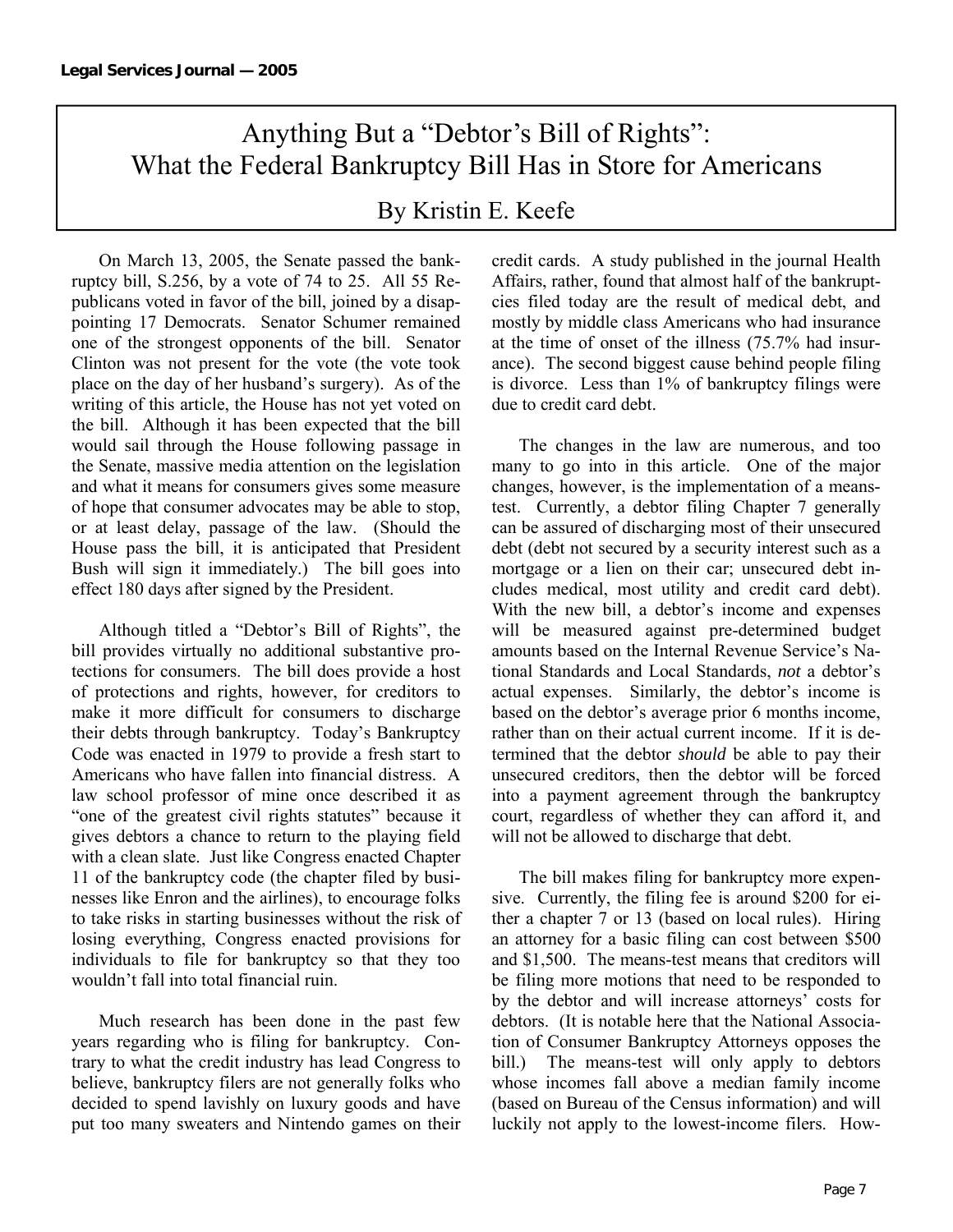# New York State's Health Care Proxy Law

### Michelle Peterson

 The case of Terri Schiavo has brought much attention to the subject of health care proxies. In 1991, a statute recommended by the New York State Task Force on Life, became law. The NYS Health Care Proxy provides a mechanism for a person who has become incapacitated and unable to make decisions, the ability to have their wishes are carried out. By appointing a health care agent, competent adults can authorize a family member or close friend, to make health care decisions for them, in the event they are unable to do so on their own.

 The Health Care Proxy is easy to fill out and does not require an attorney. You have the ability to give your agent broad authority by saying something like " *I have discussed my wishes with my agent and they know my wishes including those about artificial nutrition and hydration."* If you have specific instructions or want to limit your agent's authority, you must state them specifically. If an instruction is not covered by specifics

### Bankruptcy Bill- continued

#### *(Continued from page 7)*

ever, all debtors will be required to undergo prebankruptcy credit counseling as a condition of filing and post-bankruptcy education as a condition of discharge. Consumer advocates fear that this requirement will create a market for unscrupulous credit counseling agencies to emerge, subjecting debtors to deceptive practices and excessive costs. Post-filing financial management courses do not currently exists and there is no funding provided in the legislation to develop programs, yet the requirement will take effect immediately.

Other problems with the bill include a threat to child support, as other creditors will be entitled to payment by debtor's and there will be less available to go to child support judgments, the bill makes it easier for residential landlords to evict tenants in bankruptcy, makes saving homes or cars through a Chapter 13 plan more difficult and allows millionwritten by you, then the agent will be allowed to make these decisions for you. Examples of medical treatments that you may want to give your agent special instructions are artificial respiration, nutrition and hydration, cardiopulmonary resuscitation (CPR), blood transfusions and surgical procedures to name a few.

 If you are an organ donor, you may also state your wishes on this form, however, your health care agent cannot make a decision about organ donation because the agent's authority ends upon your death.

 Finally, you must sign and date the Health Care Proxy. You also need two witnesses, age 18 or older, to sign the proxy. The person who is appointed as your agent or alternate agent cannot sign as a witness.

To access the form go to: www.oag.state.ny.us/health/proxy\_form.pdf

aires to continue to shelter assets in bankruptcy. It is also notable that the bill is virtually devoid of any added protections for consumers. The bill nominally regulates creditors and the information they disclose to consumers when billing, however it doesn't require full disclosure of terms such as the total amount of the debt owed, or the time it will take consumers to pay off the credit card debt should they continue to just make the minimum payment.

For more information on the bankruptcy bill and what how it will adversely affect consumers, go to the websites of the National Consumer Law Center's at www.nclc.org, Demos at www.demos-usa.org, or the National Association of Consumer Bankruptcy Attorneys at www.nacba.com.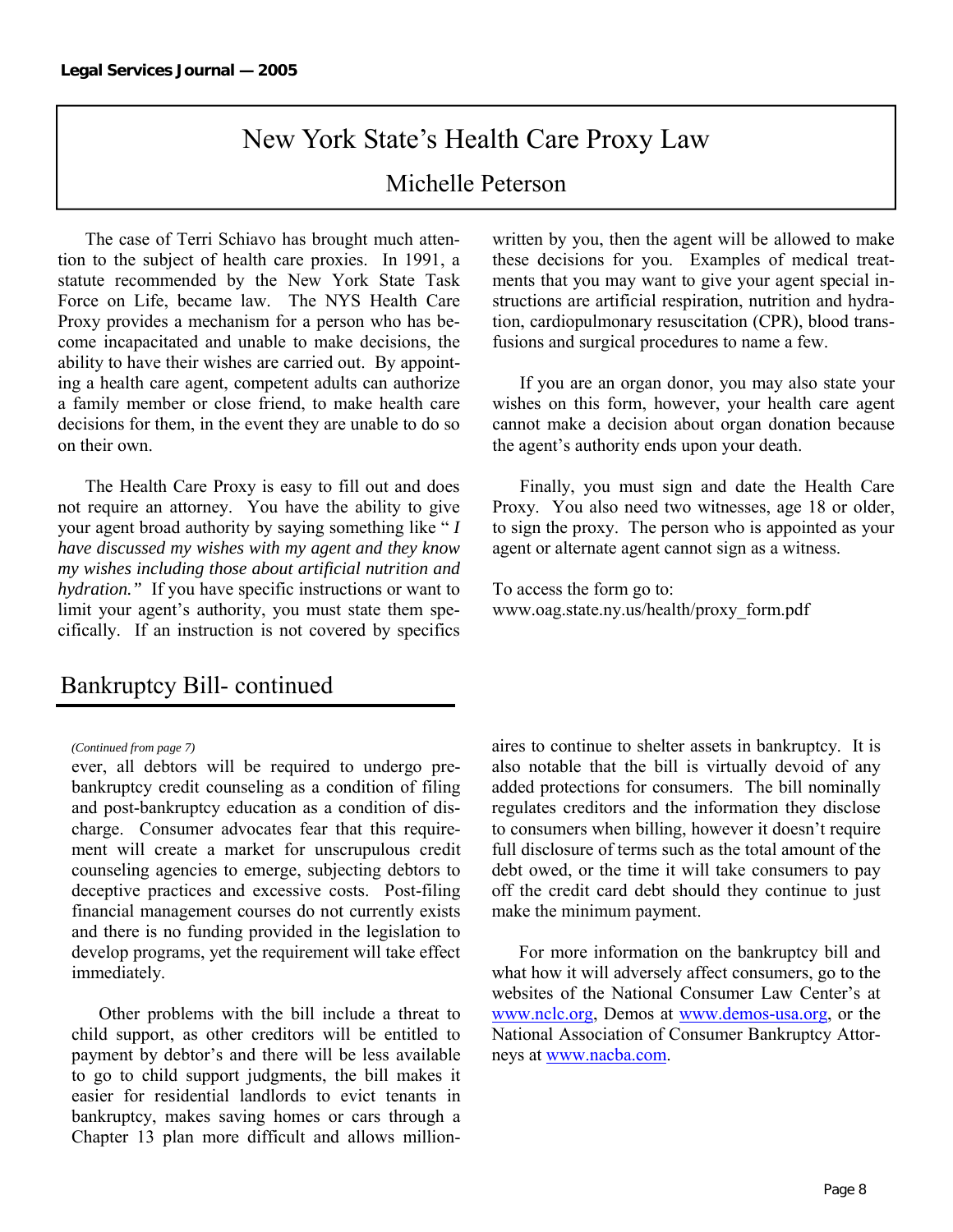### Status of the State Budget and Funding for Civil Legal Services

### By Kristin Brown

On March 31st, the Legislature passed New York State's first on-time budget since 1984. As a result, for the first time in many years, the civil legal services community will know within the first few weeks of the state fiscal year how much state funding will be available to provide services.

While technically the budget was passed on time, a few outstanding issues were set aside by the Legislature to be negotiated separately with Governor Pataki. These issues, include changes to Family Health Plus (FHPlus), Temporary Assistance for Needy Families (TANF) funding for the Disability Advocacy (DAP) and Supplemental Homelessness Intervention (SHIP) Programs, and a large TANF block grant to counties were negotiated behind closed doors over the next ten days.

Finally, on April 12th, the last day the Governor had the ability to veto portions of the budget, the Executive submitted a bill that contained most of the remaining budget items. Later that night, the Legislature amended the bill to include the other issues that had been left unresolved. This final budget bill passed both houses of the legislature and was sent to the Governor on April 13th. While the Governor does have the ability to veto all or portions of this bill, he is not expected to do so because the bill was negotiated and agreed to by the Governor, the Senate Majority Leader and the Assembly Speaker. Barring a major blow-up, the civil legal services funding abounts can be considered final and the cuts to FHPlus will remain.

#### **Reacting to an On-Time Budget Timeline**

While it was somewhat difficult to adjust to the quickly paced calendar after so many years of drawn out budget negotiations, a number of legal services programs were able to come to Albany throughout the month of March to meet with their Legislators and share information about how critical the state funding is to their programs. This year, because of the sped up budget process, we were able to take the opportu-

### **Agreement on State Funding for Civil Legal Services:**

- **\$4.6 million** for civil legal services, including \$359,000 for legal assistance to victims of domestic violence (secured)
- **\$5.74** million in DAP "base" funding (secured)
- **\$4 million** for SHIP (secured)
- **\$1 million** for DAP TANF
- **\$1 million** for DAP TANF (pending end of veto period)

#### **Changes to FHPlus**

- Drug co-pays increased to \$3.00 for generics and \$6.00 for brand name drugs
- New, \$5.00 co-pay for dental, clinic and physician services with \$25.00 annual cap on dental service co-pays.
- Preventive and routine vision services limited to once every two years
- Government employees excluded and waiting period extended from existing six months to nine month (even six month waiting period has yet to be implemented)

nity thank members for restoring the state appropriation to the budget and to give special thanks to those who have been supportive of legal services programs in other ways at both the state and the local levels.

In most instances we were also able to explain how the Governor's proposal to create a \$1 billion TANF block grant to the counties would impact the provision of TANF funded legal services. Because each county would need to decide how to allocate the *(Continued on page 10)*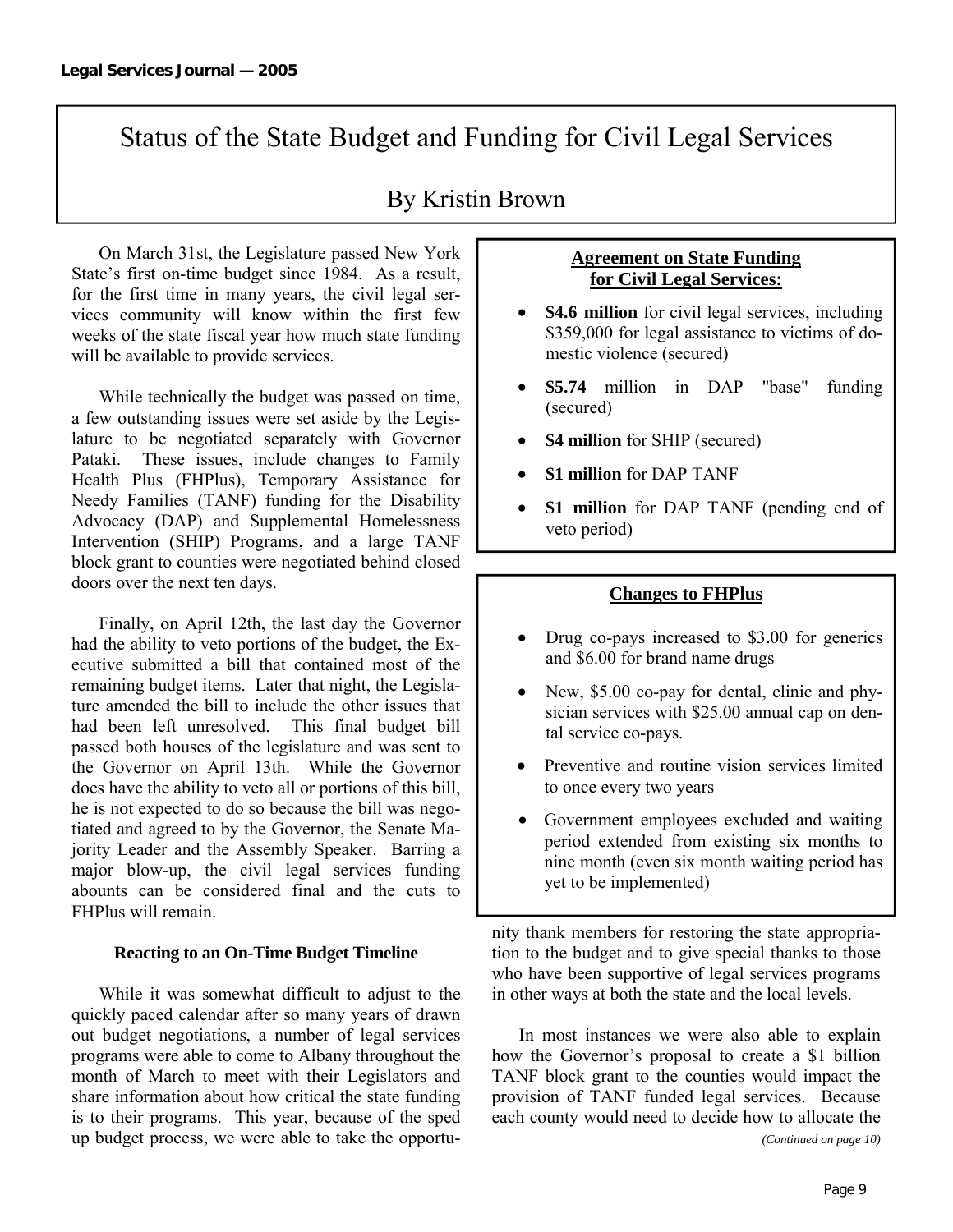### Civil Legal Services Funding-continued

funds to cover their own administrative costs and provide all TANF funded mandated and non-mandated services (including child care, child welfare, domestic violence non residential services, transportation, DAP and the Supplemental Homelessness Intervention Program (SHIP) as well as many other important welfare to work and support programs) concerns focused on whether any funding would remain after the mandated programs were provided for and how non profit organizations that provide services in multiple counties could justify the administrative time and energy spent seeking and managing contracts in each of the social services districts they serve.

Thanks to the many concerns about the block grant raised by the advocacy community and many of the counties, including New York City, the Senate and Assembly members on the Human Services and Labor Conference Committee, Chaired by Assembly member Deborah Glick and Senator Ray Meier, reached a compromise on the block grant proposal which retains a \$600,000,000 block grant to the counties, but ensures that a number of critical TANF funded programs, including child care, DAP, SHIP and domestic violence non residential services remain funded separately at the state level. To view the final agreements and reports from all of the budget Conference Committees and a list of members, see http://assembly.state.ny.us/comm/WAM/20050324/.

#### **Civil Legal Services State Appropriation Maintained**

Thanks to the un-erring support of the Assembly Majority, lead by Assembly Judiciary Committee Chair, Helene Weinstein, \$4.6 million for civil legal services funding, including \$359,000 in funding to provide legal assistance to victims of domestic violence was included in the Public Protection and General Government bill sent to the Governor on March  $31<sup>st</sup>$ . This state appropriation has been restored to the budget every year since 1993 and steadily increased through 2000 where it reached a high point at \$7.4 million. Unfortunately in 2001, in the aftermath of September  $11<sup>th</sup>$ , the Assembly was forced to cut civil legal services funding by 35%. Other non profit programs and issue areas fared the same or worse. As the state continues to rebound from the budget deficits that have plagued us since 2001, we are hopeful that over the coming year resources will become available so that both the Assembly and the State as a whole



will reaffirm New York's commitment to ensuring access to justice in the civil realm.

#### **The Legal Services Assistance Fund**

We have already begun to see movement toward that goal with the creation of the Legal Services Assistance Fund (LSAF) in 2003. The monies contained in the fund have continued to grow since it's creation and we are hopeful that this year the civil legal services community will begin to reap the benefits. The LSAF will be distributed through a memorandum of understanding (MOU) between the Senate, Assembly and Governor. It remains unclear whether there will be one or two MOU s, however, we do know that each house of the legislature will distribute \$3 million and the Governor will get \$1.8 million. LSAF funds can be used for civil and criminal legal services or for reimbursement of expenses.

The Senate clearly plans to use its portion for a loan forgiveness program for District Attorneys. GULP has been working toward getting the Senate to use a portion of their money to create a statewide program to fund the provision of civil legal services to victims of domestic violence and, while we have had some interest in this arena, it is by no means clear that this will happen.

The Assembly has intentionally kept their portion of the fund uncommitted so that they are able to use it in case the Governor vetoes current state funding.

The Governor plans to use his portion to fund prosecutorial and defense services associated with sex offender risk level determination hearings.

While it still remains unclear exactly how the civil legal services community will benefit from the LSAF we continue to push for as much as possible to go toward restoring some of the funding reductions we have seen over the past several years. GULP remains hopeful that the creation of this fund brings us one step closer to a permanent, stable funding source for the provision of civil legal services in New York State.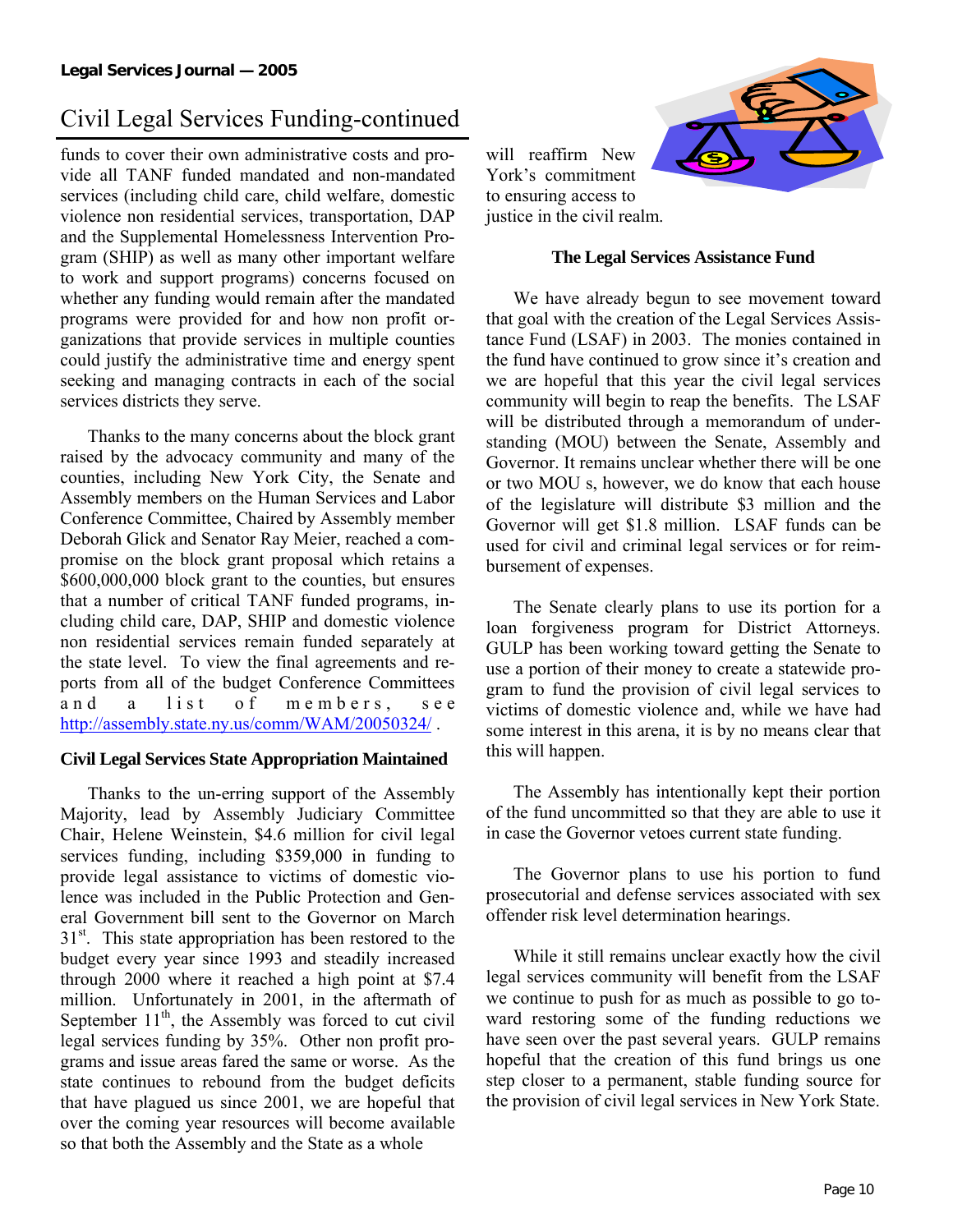### New HMDA Regulations Create Opportunities for Consumer Advocates

### By Barbara van Kerkhove, Ph.D.



The federal Home Mortgage Disclosure Act (HMDA), passed in 1975 to help the public "determine whether depository institutions are filling their obligations to serve the housing needs of the communities and neighborhoods in which they are located,"1 *(see page* 

*12 for Endnotes)* requires lenders to publicly disclose information on their mortgage lending activities. Along with its implementing regulation, Regulation  $C^2$ , HMDA requires that mortgage lenders provide information on every application taken or loan purchased during the previous year and whether each application was approved or denied. HMDA reporters also are required to disclose certain information about each individual applicant - the household income, race/ethnicity, gender, the loan purpose and type, and the amount of loan; and about the property to be mortgaged - the census tract, type of property, and owner-occupancy status.

 HMDA has been critical in helping consumer advocates, legislators and the public understand the extent of mortgage redlining and work to increase investment by depository institutions in low- and moderate-income and minority communities - communities that traditionally have been underserved.

 Regulation C was amended in 2002 to include several new reporting requirements effective with mortgage transactions as of January 1, 2004 and reported to the federal government by March 1, 2005.

#### **Background**

 Historically, it has been very difficult to determine whether or not specific mortgage lenders are violating the Fair Housing Act by charging minorities, women, or those living in minority or low-income neighborhoods inordinately higher loan rates than are charged to non-minority or male borrowers. Before the recent Regulation C amendments, HMDA data provided no information on the pricing of each individual loan originated. Legislators, consumer advocates and the general public had virtually no data on the pricing of loans by gender, race/ethnicity or census tract. Therefore, lenders that steer women and minorities into higher cost loans were shielded from the spotlight.

 With the new reporting requirements under Regulation C that shield is about to be lifted.

#### **New Opportunities**

 For the first time, the 2004 HMDA lending data will provide a new opportunity to analyze mortgage applications, originations and denials. The release of this new HMDA data will include, for each loan,

- the pricing of the loan and whether the loan's Annual Percentage Rate (APR) exceeds the Treasury yield threshold  $(3\%$  for 1<sup>st</sup> lien mortgages, 5% for subordinate liens) and, if so, how far above the applicable Treasury yield the loan's APR is;
- better race/ethnicity data, which is now required to be asked of every applicant and observed for face-to-face applicants if applicant refuses; and
- whether or not the loan is a federal Home Owners Equity Protection Act loan.

 Here is an example of the type of loan that would trigger rate spread reporting requirements using the Treasury yield threshold. A lender originates a 15-year first lien mortgage for a homeowner with an APR of 8.00%. The comparable Treasury yield for this is 4.54%. The difference (or rate spread) between the APR and Treasury yield is  $3.46\%$ <sup>3</sup>. Since the rate spread is above the Treasury yield trigger of 3%, the lender is required to report the rate spread of 3.46%. If this loan had an APR of 7.00%, the rate spread between the APR and the Treasury yield would only be 2.46%. Since this would be below the 3% trigger, the lender is not required to report the rate spread.

*(Continued on page 12)*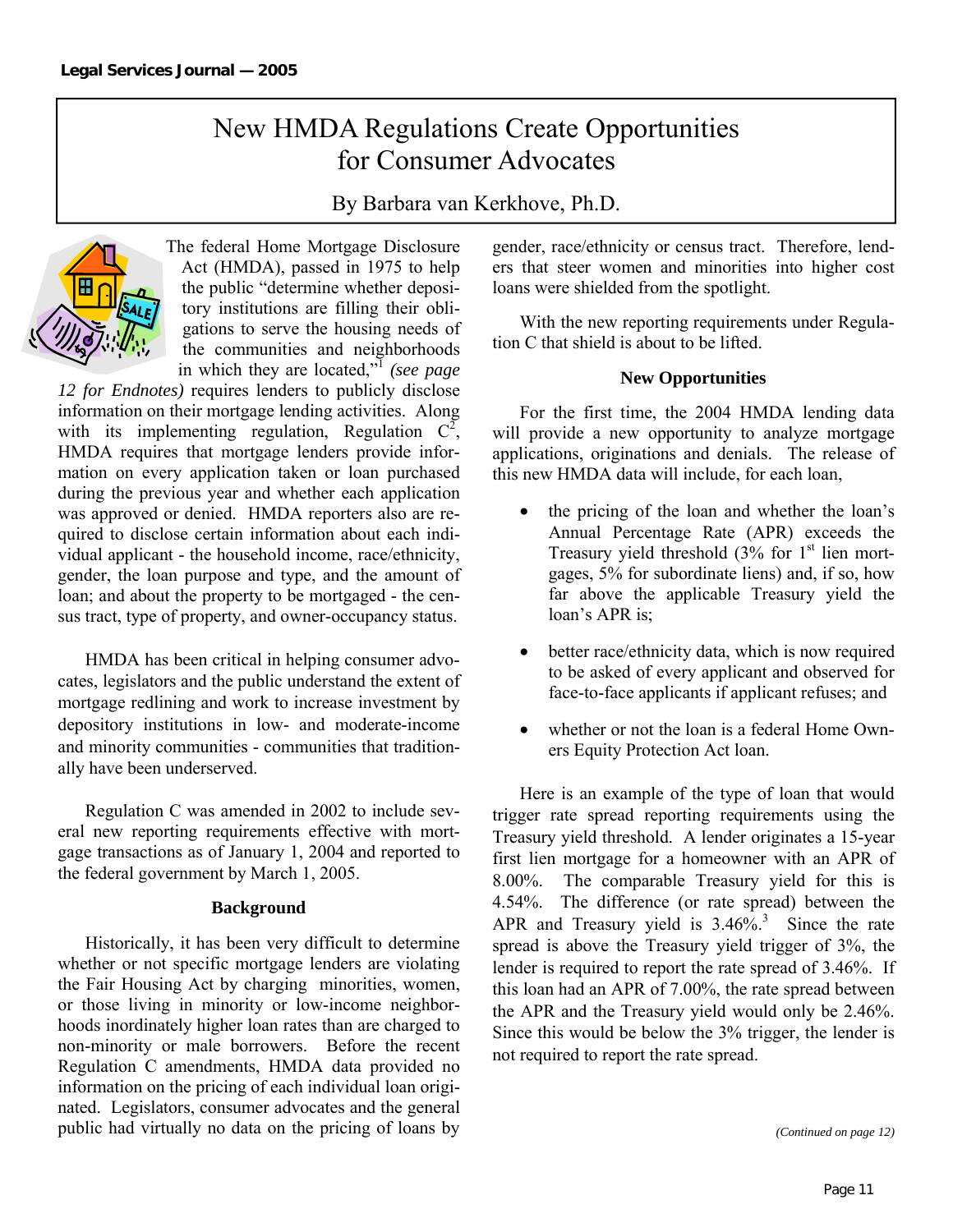### HMDA Regulations - continued

#### *(Continued from page 11)*

 This new information and level of detail will give consumer advocates the ability to assess whether or not minorities, women, or residents of low-moderate income or minority neighborhoods are paying higher interest rates as a result of practices that, on their face, may be gender and race neutral but in practice, result in disparate impact on protected classes that may be actionable under the Fair Housing Act.

#### **What Lenders Are Doing**

 Lenders are very concerned that the new pricing data will show that minorities received a disproportionate share of the higher priced loans. An analysis by The Wall Street Journal of lending by National City Corp., the nation's ninth largest home mortgage lender in 2004, reveals just that. While 21 percent of the firstlien mortgages by National City (or its affiliates) to African-Americans exceeded the Treasury yield threshold, only 9.5 percent of the loans to whites did.<sup>4</sup>

 In response, David Fynn, a Senior Vice President at the bank, said that "the figures released by National City don't suggest that the bank is discriminating against borrowers on the basis of race or ethnic  $\text{group.}^{5, \cdot}$ 

 "Rather…the pricing of the loans is determined by personal credit rating or "scores," the borrower's ratio of debt to income, the size of the down payment on the home, and the type of loan sought by the customer."<sup>6</sup>

Other articles in the American Banker<sup>7</sup> reflect Fynn's view, as well as concerns by banks that consumer advocacy organizations will use the new data to substantiate charges of discrimination. Banks are clearly doing preemptive damage control. Recent actions by federal regulatory agencies indicate that they also are saying the usefulness of the new HMDA data for discrimination claims is limited. $8$  The concern by banks may be a good thing for at least some communities.

#### **Other Avenues for Advocates**

 Even if there are no legal violations, disparate pricing can still exist. Lenders know that a revelation of this could create a public relations disaster or problems



during a merger, CRA (Community Reinvestment Act) exam or Fair Lending exam. As such, this new data provides additional tools for community-based advocacy. Organizations that advocate about lending and community reinvestment issues can work with local lenders to evaluate how they make mortgage loans. Advocates' analyses using this pricing data can provide the basis on which to offer solutions to ensure that minority, women and low-income borrowers ultimately receive prime loans.

 The Greater Upstate Law Project/Public Interest Law Office of Rochester (GULPILOR) has a long history of analyzing HMDA data for the Rochester, NY area. Our analyses of HMDA and small business lending since 1992 have resulted in six home mortgage, small business and sub-prime lending reports. In addition, we have used our analyses to identify strengths and weaknesses in lending patterns, to generate ongoing discussions with area banks, and to submit comments to federal and state regulators.

 GULPILOR will be analyzing the new 2004 HMDA data over the next several months. We will share our analyses with other consumer advocates and with area banks to start a better informed discussion on how to increase prime lending to traditionally underserved communities.

| Endnotes:                                                                        |
|----------------------------------------------------------------------------------|
| $12$ U.S.C. §2801(b)                                                             |
| $2$ 12 CFR Part 203                                                              |
| <sup>3</sup> The Federal Financial institutions Examinations Council (FFIEC) has |
| a rate spread calculator to assist HMDA reporting institutions with the          |
| new rate spread reporting requirements. It can be found at:                      |
| http://www.ffiec.gov/ratespread/default.aspx                                     |
| <sup>4</sup> Hagerty, James R., March 30, 2005. "Blacks Are Found to Pay High    |
| Rates for Home Loans." The Wall Street Journal, p. D2.                           |
| <sup>5</sup> Ibid.                                                               |
| $^6$ Ibid                                                                        |
| $7$ See Lively, Randy. March 4, 2005. "How new HMDA Figures Can                  |
| (and Cannot) Be Used. American Banker and Paletta, Damian. Febru-                |
| ary 22, 2005. "In Focus: Lenders Brace for Mortgage Data Fallout."               |
| American Banker.                                                                 |
| <sup>8</sup> Paletta, Damian. April 1, 2005. "Agencies Try to Head Off HMDA      |
| Storm." American Banker. See also:                                               |
| http://www.federalreserve.gov/boarddocs/speeches/2005/20050331/defa              |
| ult.htm.                                                                         |
| http://www.federalreserve.gov/boarddocs/press/bcreg/2005/20050331/d              |
| efault.htm                                                                       |
|                                                                                  |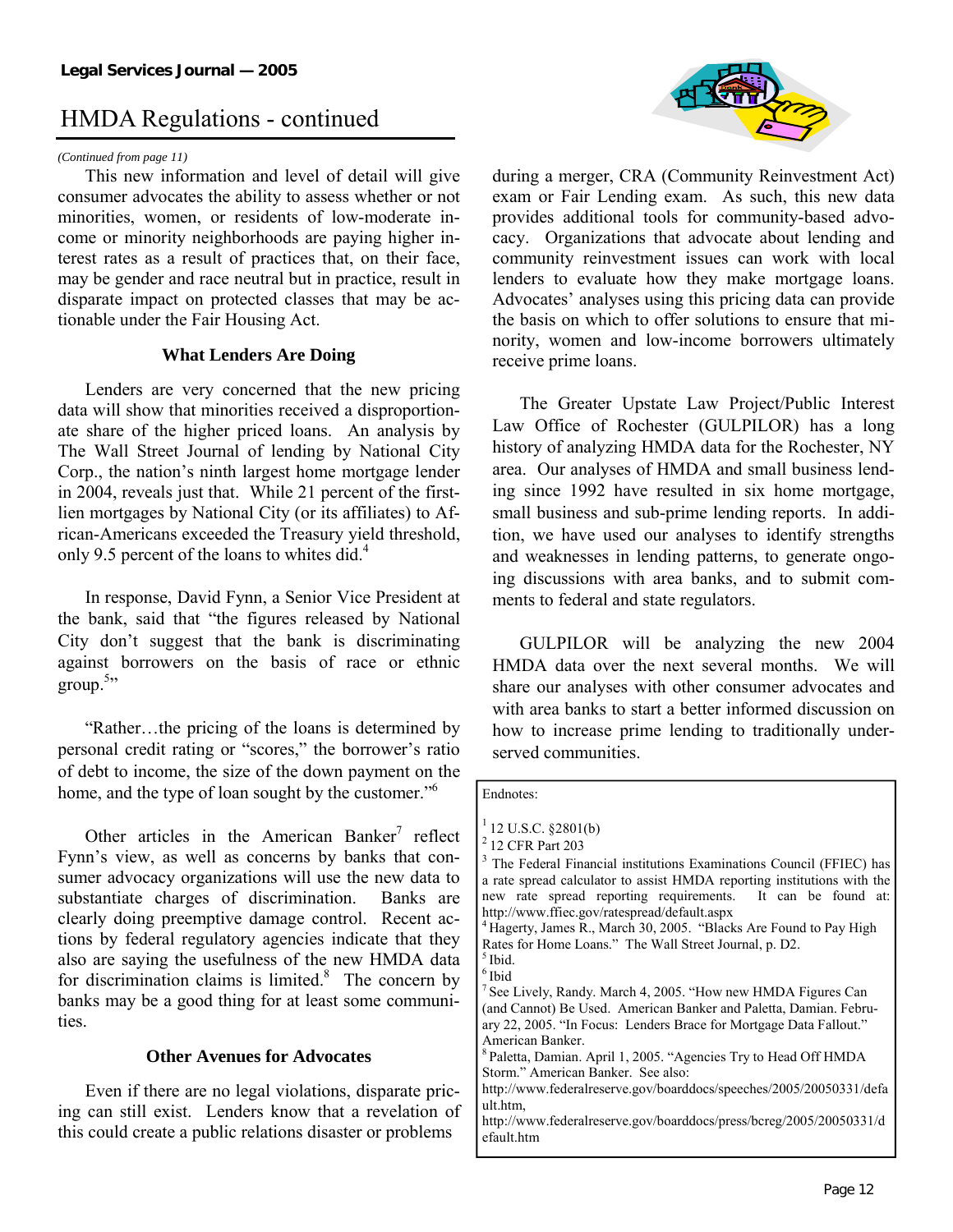### Identity Theft Causes Incorrect Earnings Records By Kate Callery and Louise Tarantino



 When Social Security numbers were first issued in 1936, the federal government assured the public that use of the numbers would be limited to Social Security programs. Today, however, the Social Security number (SSN) is the most frequently used record

keeping number in the United States. SSNs are used for employee files, medical records, health insurance accounts, credit and banking accounts, university ID cards, and many other purposes. In fact, the Social Security number is now required for dependents over one year of age if the parents claim the child for tax purposes.

 The proliferation of the use of SSNs for multiple purposes raises some concerns among privacy rights advocates. The crime of identity theft is increasing at epidemic proportions. With the SSN accessible to so many people, it is relatively easy for someone to fraudulently use your SSN to assume your identity and gain access to your bank account, credit accounts, utilities records, and other sources of personal information. Identity thieves can also establish *new* credit and bank accounts in your name. Another one of the many ways that it can come back to haunt victims is in the Social Security realm itself. Two recent cases underscore some of the many ramifications of identity theft.

 Peter Racette of the Legal Aid Society of Northeastern New York recently handled a case in which the theft of the client's identity became an issue in preparing for the hearing. Peter's client suffered from back pain and anxiety. The alleged disability onset was November 2001. When he reviewed the Social Security file, Peter noted that the earnings record showed substantial earnings (greater than \$20,000 per year) in both 2002 and 2003. Peter questioned his client closely about work activity in those years. The client denied working.

 Peter then reviewed the client's and his wife's joint federal income tax returns for 2002 and 2003. The tax

returns showed a clear discrepancy from the Social Security earnings record. Peter contacted the local Social Security District Office to report that the client's earnings record was not correct. Peter thought there had been a bureaucratic error at SSA. His concern at the time was making certain that the discrepancy did not cause an adverse credibility determination at the hearing.

 The District Office made an appointment for the client to come in and review a complete printout of earnings information. The earnings record showed five different employers from 1995-2004 by whom the client denied having been employed. All five employers were from the Southwest. The SSA Claims Representative then prepared a statement for the client to sign. In the statement, the client denied that he had worked for specified employers during specific years and requested that his earnings record be corrected. Peter submitted a copy of this statement to the Administrative Law Judge (ALJ) at the hearing, which resolved the potential adverse credibility determinations.

 The SSA Claims Representative also contacted the SSA Inspector General, who opened an investigation. In January 2005, after the client was found disabled, the client called Peter to tell him the Inspector General had actually located a person in Arizona using the client's identity to work and attempted to apprehend the imposter, but the individual was apparently tipped off and fled. The client told Peter that he recalled losing his wallet in the early 1990s, an event he remembered mostly because of the inconvenience of replacing his driver's license and credit cards. The client surmised his Social Security card had likely been sold by whoever found the wallet.

 Peter sent the client information on identity theft from the New York Attorney General and the Federal Trade Commission. Peter advised the client to routinely obtain free credit reports from the three major credit reporting agencies (Experian, Trans Union, and Equifax) and review the reports to ensure that no inquiries had been made to the agencies where the client

*(Continued on page 14)*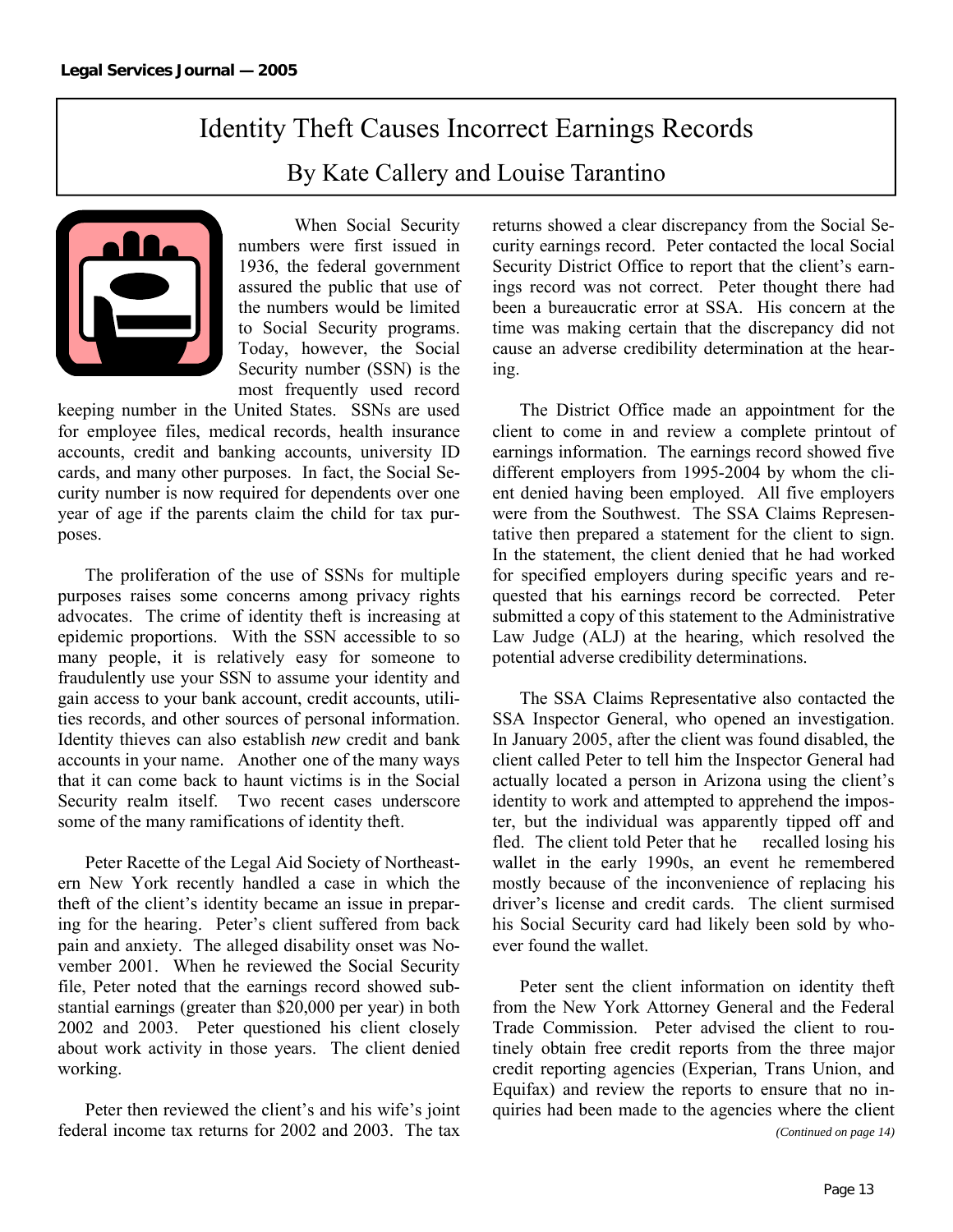### Identity Theft - continued

#### *(Continued from page 13)*

did not know the source of the inquiry. If the reports showed any suspicious activity, the client needed to contact the agency immediately.

 Peter also suggested that the client specifically request a copy of his earnings record every year from SSA and, if the earnings record showed income that the client had not earned, to file a statement with SSA disputing the earnings. Peter warned the client that the imposter's earnings might trigger a Continuing Disability Review (CDR) but that the best he could do was be vigilant in making sure the imposter's earnings were removed from the earnings record.

 Finally, Peter advised the client of the potential for the imposter to use the client's name and Social security number if ever arrested and the problems that could create with "fleeing felon" issues. Again, the best the client could do was to minimize the impact and inconvenience by being vigilant for signs the imposter was using his identity again. Peter counseled the client on how to respond to a notice terminating benefits because SSA believed him to be a fleeing felon. Pursuant to the Social Security Protection Act of 2004, Public Law No. 108- 203, one of the mandatory good cause exceptions to application of the fleeing felon rule to both Title II and Title XVI (SSI) cases is where the individual has been the victim of identity fraud and the warrant was erroneously issued on that basis. Section 203 amends 42 U.S.C.  $§402(x).$ 

 Victor Torres of Brooklyn Legal Services also handled a case where identity theft came into play during the hearing. Victor represented a client who suffers from a seizure disorder. He argued that while the client did not have the requisite number of documented seizures to meet the listings, she had nonetheless experienced numerous seizures. She did not seek medical treatment after each and every seizure unless she experienced physical injuries secondary to the seizures. He submitted graphic pictures of the injuries the client sustained after having had seizures and collapsing. He also argued that his client was fearful of venturing outside of her home alone because, as had happened in the past, she could experience a seizure at any time and collapse and seriously injure herself.

 Despite all this evidence, the ALJ was not all that impressed, pointing out during a lengthy pre-hearing conference that the seizure disorder could and should be

controlled by medications. She was nonetheless willing to keep an open mind and hear testimony from the claimant and her witnesses. When the claimant testified, however, that she last worked in 1998, the ALJ interrupted to point out that her earnings record showed earnings from three other sources subsequent to 1998. Victor's client steadfastly denied working after losing her job in 1998. She pointed out that she had lost her Social Security card in the past, and suggested that perhaps someone else used her number. After the ALJ noted that this now raised credibility issues that cast doubt on the entire case, Victor wisely requested an adjournment.

 On his way back from the hearing, Victor went directly to the Social Security office to determine whether or not his client had ever needed to replace her Social Security card because she lost it. A computer check revealed that his client had indeed had her card replaced on three separate occasions.

 Armed with that information, Victor had his client produce three photos of herself, which he sent to each of the three alleged employers asking whether or not she was the same person employed by them. All three of the employers replied. One sent an employment history that included signatures from their employee that did not match Victor's client's signature. Another sent copies of payroll records. The final employer actually provided a written statement. The employer interviewed two of the claimant's former co-workers and showed them the picture that Victor had provided. They both stated that the woman in the photo was not the woman they worked with.

 With this evidence, Victor went back to the Social Security office and convinced them to remove all of the post-1998 earnings from his client's record. When he received written confirmation that the earnings were removed, Victor had the hearing rescheduled. In the meantime, Victor convinced his client to seek out psychiatric treatment, which she had previously refused to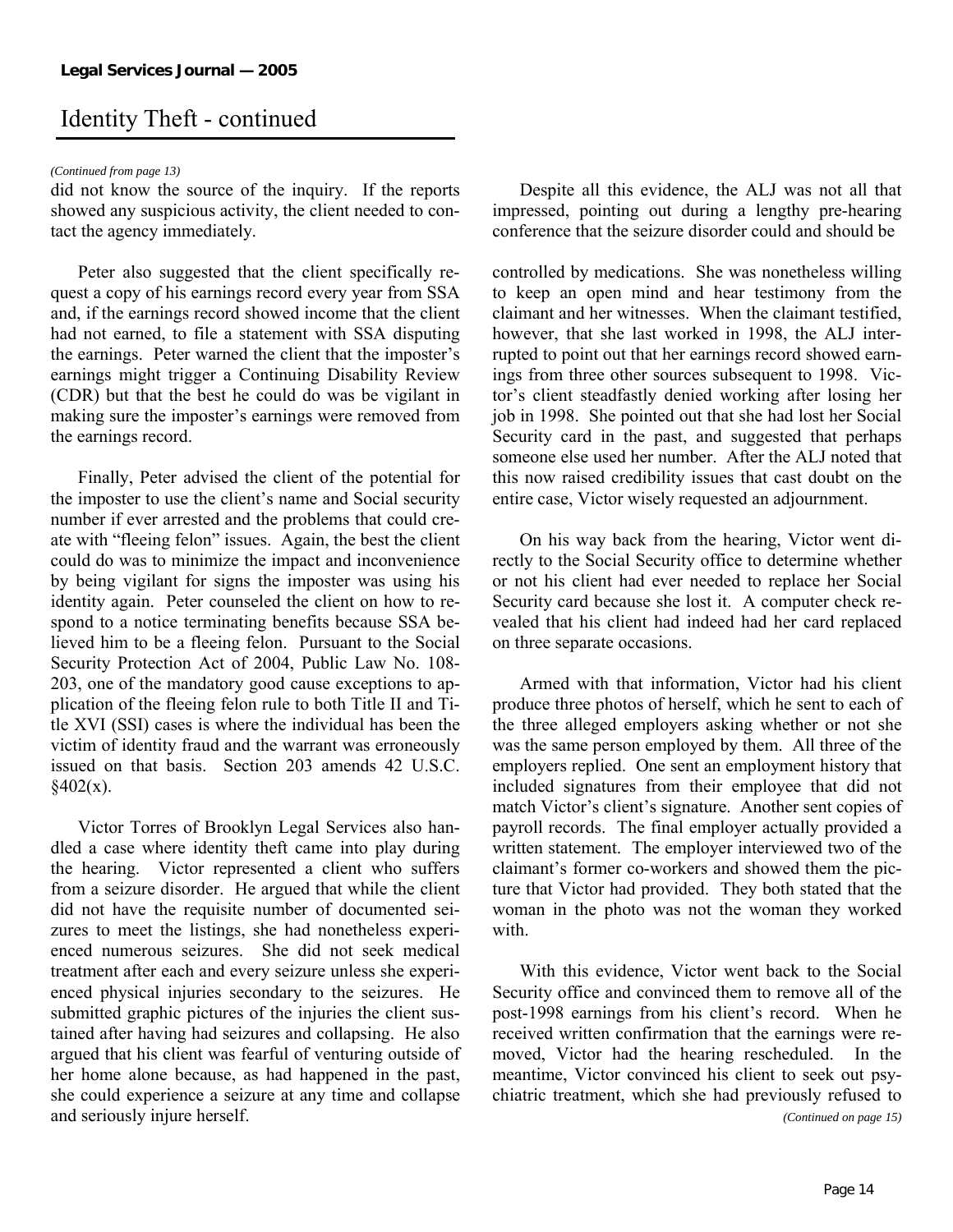



### **Online Resource Center**

 In June of 2000 the Greater Upstate Law Project and the Western New York Law Center unveiled the Fair Hearing Bank (FHB). With an ever-growing number of welfare administrative hearing decisions, the FHB has become a wonderful tool allowing attorneys and advocates to access Fair Hearings by conducting and refining searches as needed.

Over time we have added other resources, changing the name to the Online Resource Center (ORC) and expanding it to include, in addition to the Fair Hearing Bank:

- **Benefits Brief Bank**: unreported and reported decisions with direct links to the reported decisions, pleadings, helpful briefs and other litigation related documents;
- **CATRAP** (Computer Assisted Tenant Representation Advocacy Program): offers attorneys preparing defenses in eviction proceedings a comprehensive selection of available defenses and direct links to relevant cases, caveats on using the defense, and other practice tips;
- **DAP Numbers**: offers materials referred to in GULP's *Disability Law News*;
- **Domestic Violence Case Law:** contains summaries of domestic violence related state and federal court decisions in New York.

### **Help us keep you up-to-date by making a tax-deductible donation today.**

Please go to http://www.gulpny.org/ORC/ORC\_Donate.htm where you can either make a secure online donation through PayPal or print out the mail in donation form.

Thank you in advance for your generos-

### Identity Theft - continued

*(Continued from page 14)* 

do because she was under the mistaken impression that it would lead to the removal of her children by child protective services.

 At the second hearing on January 25, 2005, Victor presented the proof that his client had not worked subsequent to 1998. He was also able to demonstrate that in addition to her seizure disorder, she was now receiving psychiatric treatment. Following the hearing, the ALJ indicated that she would issue a favorable decision.

 Both Peter and Victor did great jobs for their clients - first, by believing them, and second by going to great and creative lengths to prove their credibility. Their scenarios, however, present a cautionary tale for our clients and ourselves: we should all take care to safeguard identity information. We should also take Peter's advice on checking earnings records and credit reports (our own included) to heart.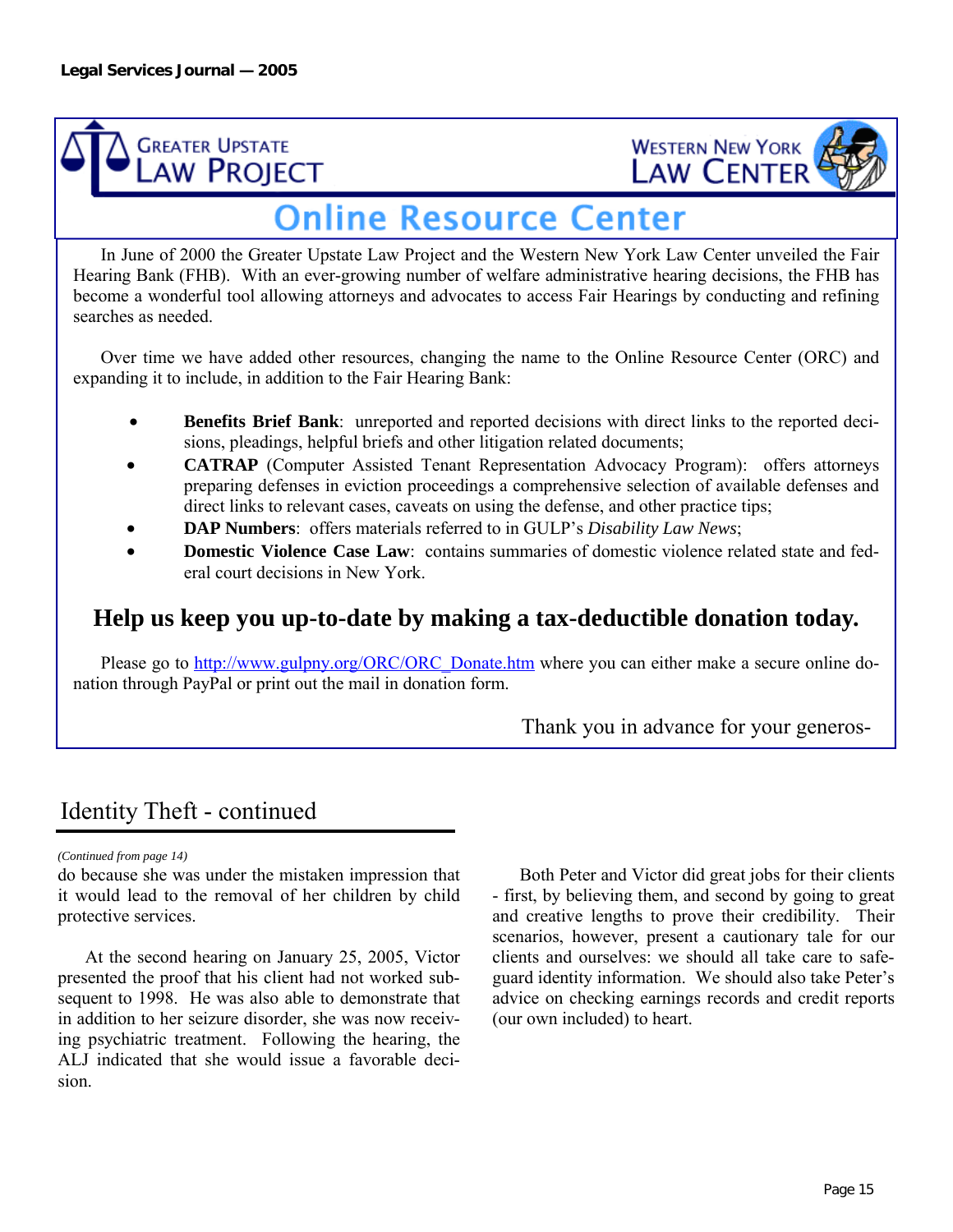### **Regulatory Roundup**

### **By Susan C. Antos**

*This article reports rulemaking of interest to public benefits specialists, which appeared in the New York State Register from December 22, 2004 to April 13, 2005. Three new rules have been proposed, five new rules have been adopted and one rule was promulgated on an emergency basis. All references are to 18 NYCRR, unless otherwise indicated. If you are interested in reading the text of a proposed rule or the summaries of public comment and the response regarding an adopted rule, please contact Connie Wiggins (clewis@wnylc.com) or Nancy Krupski (nkrupski@wnylc.com) at GULP.* 

**Notice of Proposed Rule Making** 

| <b>Date</b><br>of<br><b>Filing</b> | <b>Last Day</b><br>to<br><b>Comment</b> | <b>Regulations</b><br><b>Affected</b>                                    | <b>Summary</b>                                                                                                                                                                                                                                                                                                                                                                                                                                                                                                   |
|------------------------------------|-----------------------------------------|--------------------------------------------------------------------------|------------------------------------------------------------------------------------------------------------------------------------------------------------------------------------------------------------------------------------------------------------------------------------------------------------------------------------------------------------------------------------------------------------------------------------------------------------------------------------------------------------------|
| 3/30/05                            | 5/07/05                                 | 369.4(c)                                                                 | Verification of School Attendance:<br>Currently, 18<br>NYCRR $369.4(c)$ requires that for purposes of eligibility<br>for Family Assistance, school attendance of a minor be<br>verified at each contact with the family. This regulation<br>would require such verification only when the child is 18<br>years old. The commentary to the regulation states that<br>districts will not be prohibited from verifying school at-<br>tendance, but will not be required to do so unless the mi-<br>nor child is 18. |
| 3/2/05                             | 4/16/05                                 | 443.1<br>443.7                                                           | Approval or Certification of Foster Home on an Emer-<br>gency Basis: This proposed regulation would expand the<br>conditions under which a foster home could be certified<br>on an emergency basis. Currently, such a certification can<br>be made only when the child is being removed as the re-<br>sult of abuse or neglect. The proposed change would al-<br>low such emergency certification when there is a compel-<br>ling reason to do so.                                                               |
| 3/20/05                            | 4/16/05                                 | 404.1(d)(2)<br>432.2(b)(3)<br>441.7<br>465.1<br>466.4<br><b>Part 428</b> | Uniform Case Record in Child Welfare Cases: This<br>proposed regulation would change the recertification pe-<br>riod for foster care maintenance payments from 6 to 12<br>months and would adopt standards for the retention of<br>foster care records.                                                                                                                                                                                                                                                          |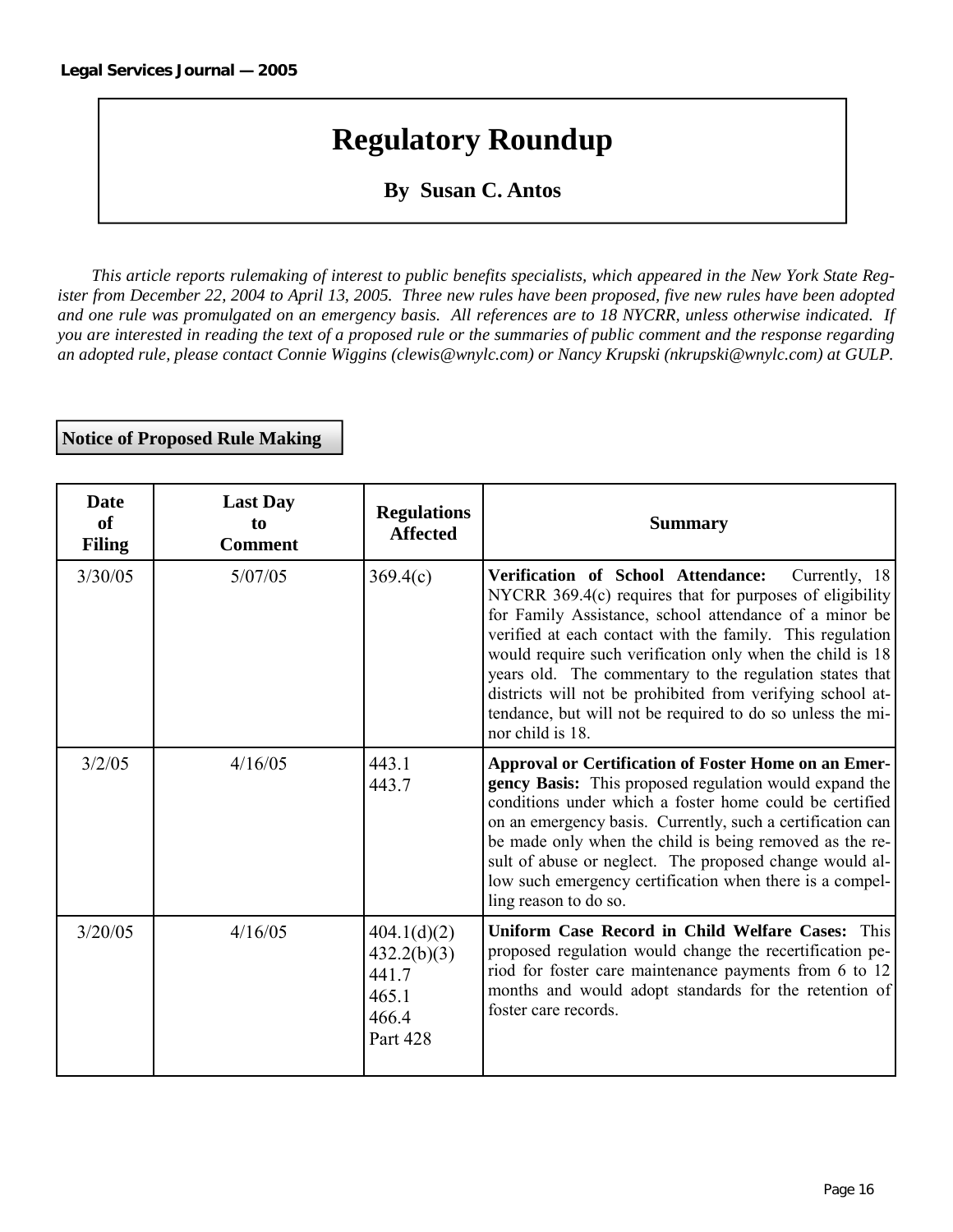### **Notice of Adoption**

| <b>Date</b><br>of<br><b>Filing</b> | <b>Effective</b><br><b>Date</b> | <b>Regulations</b><br><b>Affected</b> | <b>Summary</b>                                                                                                                                                                                                                                                                                                                                                                                                                                                                                                                                                                                                                                                                                                                                                                                                 |
|------------------------------------|---------------------------------|---------------------------------------|----------------------------------------------------------------------------------------------------------------------------------------------------------------------------------------------------------------------------------------------------------------------------------------------------------------------------------------------------------------------------------------------------------------------------------------------------------------------------------------------------------------------------------------------------------------------------------------------------------------------------------------------------------------------------------------------------------------------------------------------------------------------------------------------------------------|
| 3/21/05                            | 4/6/05                          | 351.20(c)                             | Families in Transition Act: This regulation requires dis-<br>tricts to promptly adjust case classification and payee<br>when the adult caretaker of a minor child dies. The regu-<br>lation also advises districts that public assistance must not<br>lapse because of the death of a caretaker and that Safety<br>Net Assistance provided to such child during the first 45<br>days after filing the application for safety net assistance is<br>regarded as being given to meet emergency circum-<br>stances. This regulation implements the Families in Tran-<br>sition Act (Chapter 477 of Laws of 2000), which requires<br>that public assistance eligibility shall not lapse solely be-<br>cause of the death of the adult relative care taker of a mi-<br>nor child. (Regulation was proposed 1/12/05). |
| 3/4/05                             | 3/23/05                         | 399.4(a)<br>352.3(c)                  | <b>Temporary Absences:</b> This regulation removes the re-<br>quirement that the temporary absence provisions only ap-<br>ply to "federally aided" public assistance programs, and<br>also permits temporary absences to occur within the social<br>services district). Additionally this regulation deletes the<br>180 day cap on the payments made during temporary ab-<br>sences by repealing 18 NYCRR 352.3(c).                                                                                                                                                                                                                                                                                                                                                                                            |
| 1/19/05                            | 2/9/05                          | 372.2(a)                              | Income Standards for Emergency Assistance for<br>Needy Families with Children: This rule limits eligibil-<br>ity for Emergency Assistance to Families (EAF) to fami-<br>lies with income under 200% of the poverty level. The<br>statute authorizing EAF, Social Services Law §350-j, con-<br>tains no income or resource limitations, but states that the<br>applicant must be without resources to meet the immedi-<br>ate need. The regulatory impact statement indicates that<br>the Federal Department of Health and Human Services<br>would not accept New York State's TANF plan without<br>an objective income limitation for EAF. The Regulatory<br>Impact Statement also states that local districts are cur-<br>rently using a 200% of poverty standard to determine EAF<br>eligibility.            |
| 1/10/05                            | 1/26/05                         | Parts 428, 441<br>and 496             | <b>Statewide Automated Child Welfare Information Sys-</b><br>tem: This regulation concerns the implementation of the<br>CONNECTIONS system, which is the data system for<br>New York State's child welfare services system, including<br>foster care, adoption, preventative and child protective<br>services. The rule also requires that foster care records be<br>retained for 30 years after discharge of a child from foster<br>care, six years after the 18th birthday of the youngest<br>child in a family receiving preventative services and per-<br>manently for adopted children.                                                                                                                                                                                                                   |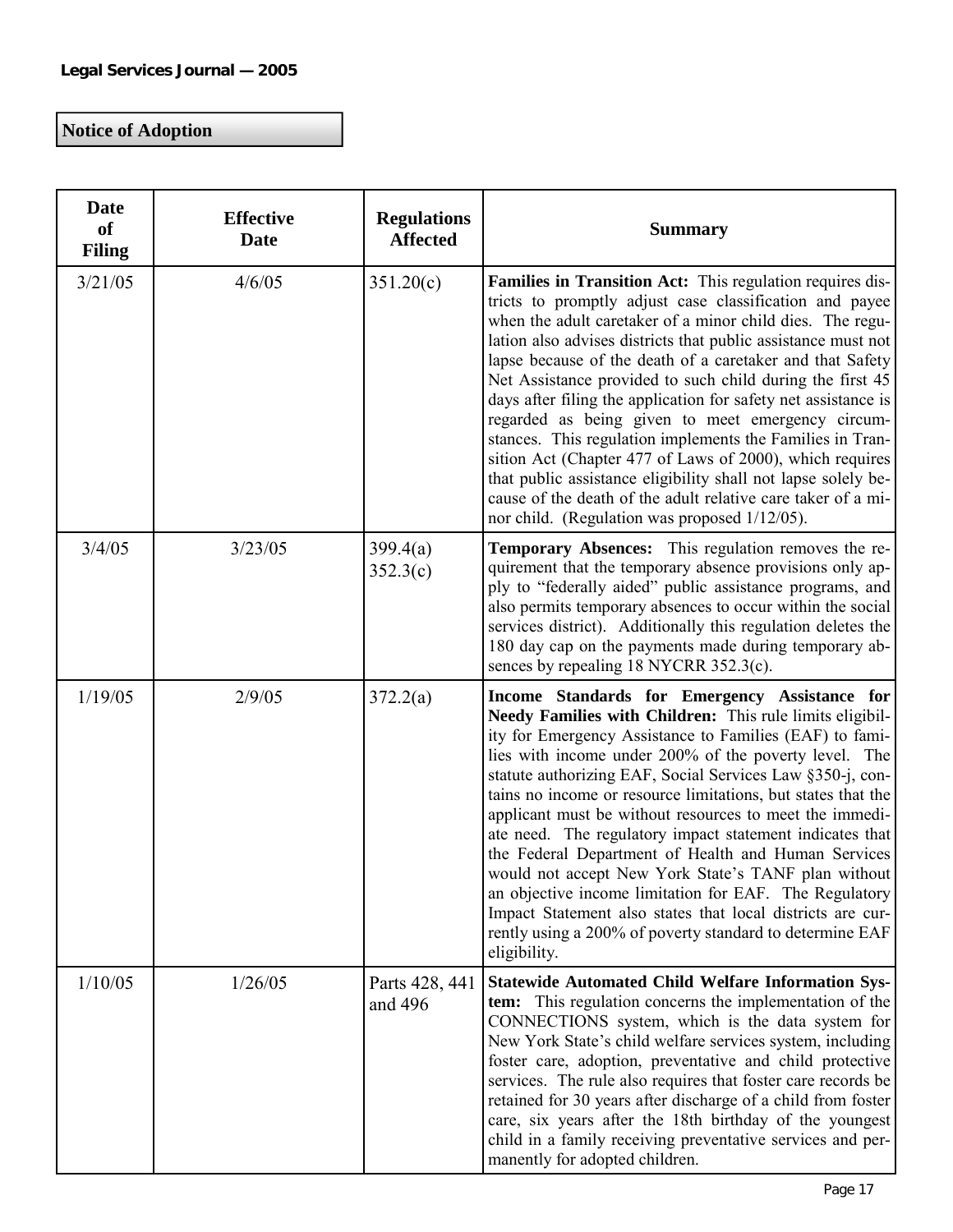### **Amended Notice of Adoption**

| <b>Date</b><br>of<br><b>Filing</b> | <b>Effective</b><br><b>Date</b> | <b>Regulations</b><br><b>Affected</b>                     | <b>Summary</b>                                                                                                                                                                                                                                                                                                                                                                                                                                                                                                                                                                                                                                                                                                                                                                                                                                                                                                                                                                                                                                                                       |
|------------------------------------|---------------------------------|-----------------------------------------------------------|--------------------------------------------------------------------------------------------------------------------------------------------------------------------------------------------------------------------------------------------------------------------------------------------------------------------------------------------------------------------------------------------------------------------------------------------------------------------------------------------------------------------------------------------------------------------------------------------------------------------------------------------------------------------------------------------------------------------------------------------------------------------------------------------------------------------------------------------------------------------------------------------------------------------------------------------------------------------------------------------------------------------------------------------------------------------------------------|
| 12/28/04                           | 1/12/05                         | $552.8(b)(1)$ ,<br>(2), (3), (4),<br>(5), (6)<br>900.1(a) | <b>Operational Plans for Room and Board Facilities:</b><br>This rule was adopted on $12/16/05$ to be effective $1/5/05$ ,<br>but was amended with several non-substantive changes.<br>The regulation caps the calculation of the room and board<br>rate to the amount of the statewide monthly grant based on<br>the shelter allowance schedule without children and re-<br>quires that such rate be submitted to the Office of Tempo-<br>rary and Disability Assistance (OTDA) for approval.<br>Additionally, the local department of Social Services will<br>be required to notify OTDA whenever a single entity or<br>organization has housed 20 or more homeless families in<br>the last 3 months and is paid at the room and board rate.<br>After reviewing this information, OTDA may require the<br>district to submit an operational plan pursuant to Part 900,<br>to determine the appropriateness of the rate charged. The<br>district may seek a waiver from this requirement. An<br>ADM will be forthcoming providing the method and for-<br>mat for requesting waivers. |

### **Emergency Rule Making**

| <b>Date</b><br>of<br><b>Filing</b> | <b>Rules Expires On</b> | <b>Regulations</b><br><b>Affected</b>                                                                                                                          | <b>Summary</b>                                                                                                                                                                                                                                                                                                                                                                                                                                                                                                                            |
|------------------------------------|-------------------------|----------------------------------------------------------------------------------------------------------------------------------------------------------------|-------------------------------------------------------------------------------------------------------------------------------------------------------------------------------------------------------------------------------------------------------------------------------------------------------------------------------------------------------------------------------------------------------------------------------------------------------------------------------------------------------------------------------------------|
| 3/8/05                             | 6/5/05                  | 11 NYCRR<br>$362 - 2.5$<br>$362 - 2.7$<br>$362 - 3.2$<br>$362 - 4.1$<br>$362 - 4.2$<br>$362 - 4.3$<br>$362 - 5.1$<br>$362 - 5.2$<br>$362 - 5.3$<br>$362 - 5.5$ | <b>Healthy New York:</b> These emergency regulations make<br>a number of changes to the Healthy New York program,<br>including deleting co-payments for well child visits, al-<br>lowing a lower cost plan option which does not include<br>prescription drugs, defining <i>de minimus</i> contributions for<br>purposes of determining whether small employers qualify<br>to participate, exempting child support received as in-<br>come, and deleting the requirement that supporting docu-<br>ments be required upon recertification. |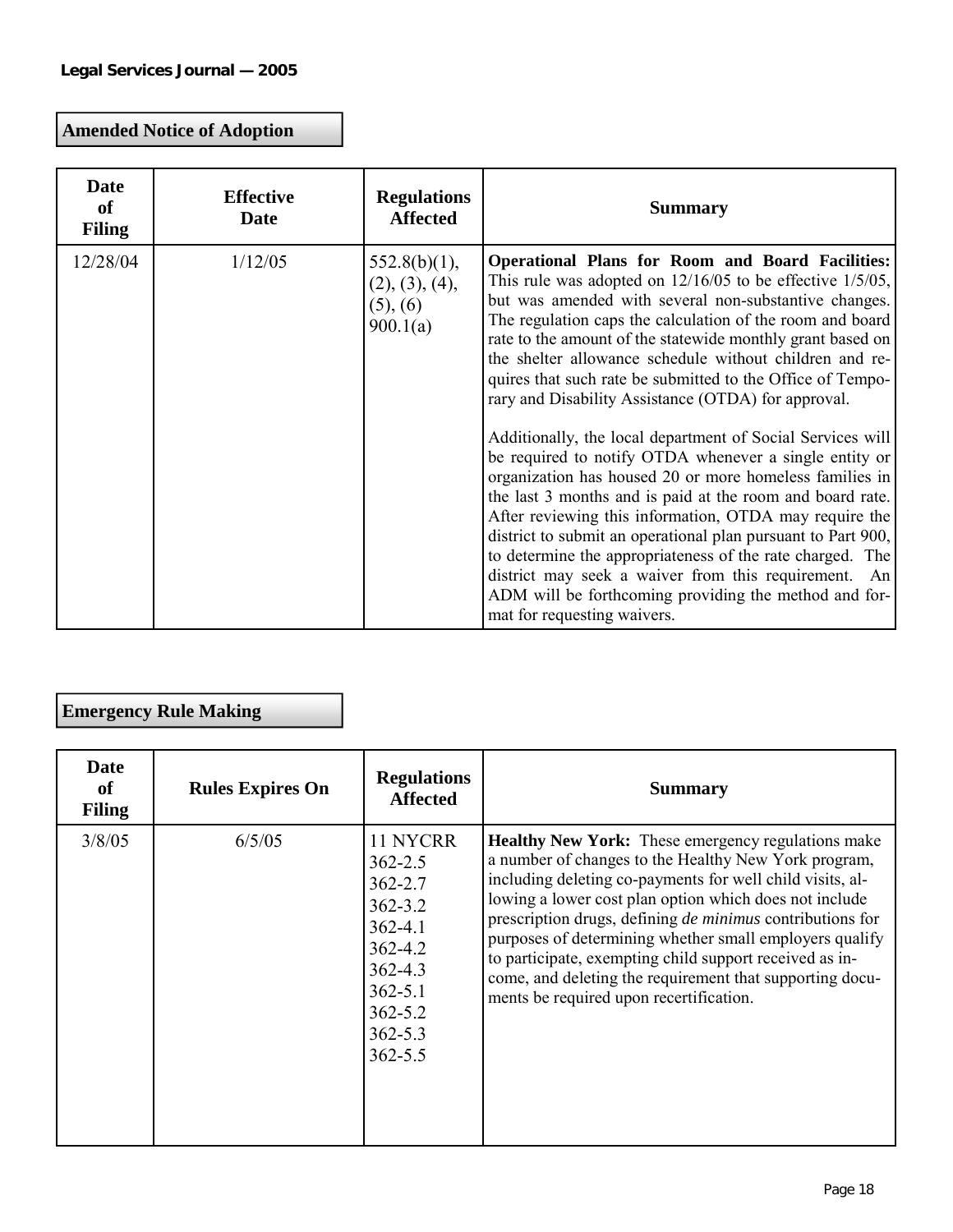### Child Support Cooperation: New Condition of Eligibility for Child Care Assistance Raises Practical and Legal Issues

### By Susan C. Antos

 As a condition of eligibility for a child care subsidy, all applicants and recipients for child care assistance, whether or not they receive family assistance benefits funded under the Temporary Assistance for Needy Families (TANF) program, must now obtain a child support order with the assistance of their local child support enforcement unit, or provide proof that they are independently pursuing paternity and support. This policy is the result of the promulgation of 18 NYCRR 415.3(c), which was effective May 15, 2004. With two exceptions, which are discussed more fully below, failure to obtain a support order or to cooperate with a Child Support Enforcement Unit (CSEU) will be grounds for the discontinuance of day care services.<sup>1</sup> (*See Endnotes on page 23).* 

 The regulation states: 'The child(ren)'s caretaker must demonstrate that he or she is actively pursuing child support from the non-custodial parent(s) either through the social services district's child support enforcement program or through other legal means. A caretaker who cannot demonstrate that he or she is actively pursuing child support must show good cause for why the family should be exempted from this requirement. For the purpose of this subdivision, good cause exists if pursuing child support would adversely affect the health, safety or welfare of the child(ren) on whose behalf such payments are to be made or other persons in the child(ren)'s household. The social services district must determine whether an applicant or recipient should be exempted for good cause and must verify and document in the case file the reasons for such exemption.'

 This article will present an in-depth overview of this new requirement and then review the numerous practical problems and legal issues raised by its implementation. Strong arguments can be made that there is no statutory authority for this child support requirement, that it is being implemented in a way that violates the Family Court Act  $\S413(1)(c)(4)$ , and the procedures which have been adopted in sub-regulatory documents, violates the New York State Administrative Procedure Act (SAPA).

 Curiously, the Office of Children and Family Services (OCFS) spelled out the implementing details of this regulation nearly five years before the regulation was promulgated, in an Administrative Directive, 99 ADM-5. The direction in this ADM is not completely correct and as a result, the Office of Temporary and Disability Assistance (OTDA) and OCFS have been working on a new joint ADM, to assist Social Services Districts with the implementation of this regulation, but as of the date that this article went to print, the ADM has not been published. Perhaps as a result of this lack of guidance, as of April 15, 2005, New York City had not yet implemented this requirement.

#### **What is Cooperation?**

 Child support cooperation can be shown in one of two ways. The applicant or recipient for child care services can pursue support through the Child Support Enforcement Unit (CSEU), which is also called the IV-D unit (because child support services are funded under Title IV-D of the Social Security Act), or she can proceed on her own, with or without an attorney, to obtain an order.

 An applicant or recipient who proceeds through the CSEU will have to fill out two forms: an application for child support services (form DSS 2521) and another form which requests the information necessary to identify and locate the absent parent  $(DSS 2860)^2$ . These forms are attached to 99 ADM-5. A custodial parent will be deemed to have cooperated upon providing the full name and social security number of the noncustodial parent, or the full name and at least two other criteria: date of birth and address, telephone number, name and address of employer, or any equivalent information. If the parent lacks this information, she can attest under penalty of perjury that she lacks that information by filling out form LDSS-4281, which is also attached to 99 ADM-5. The applicant will also have to provide information and evidence to assist in establishing paternity and securing support, to appear as a wit- *(Continued on page 20)*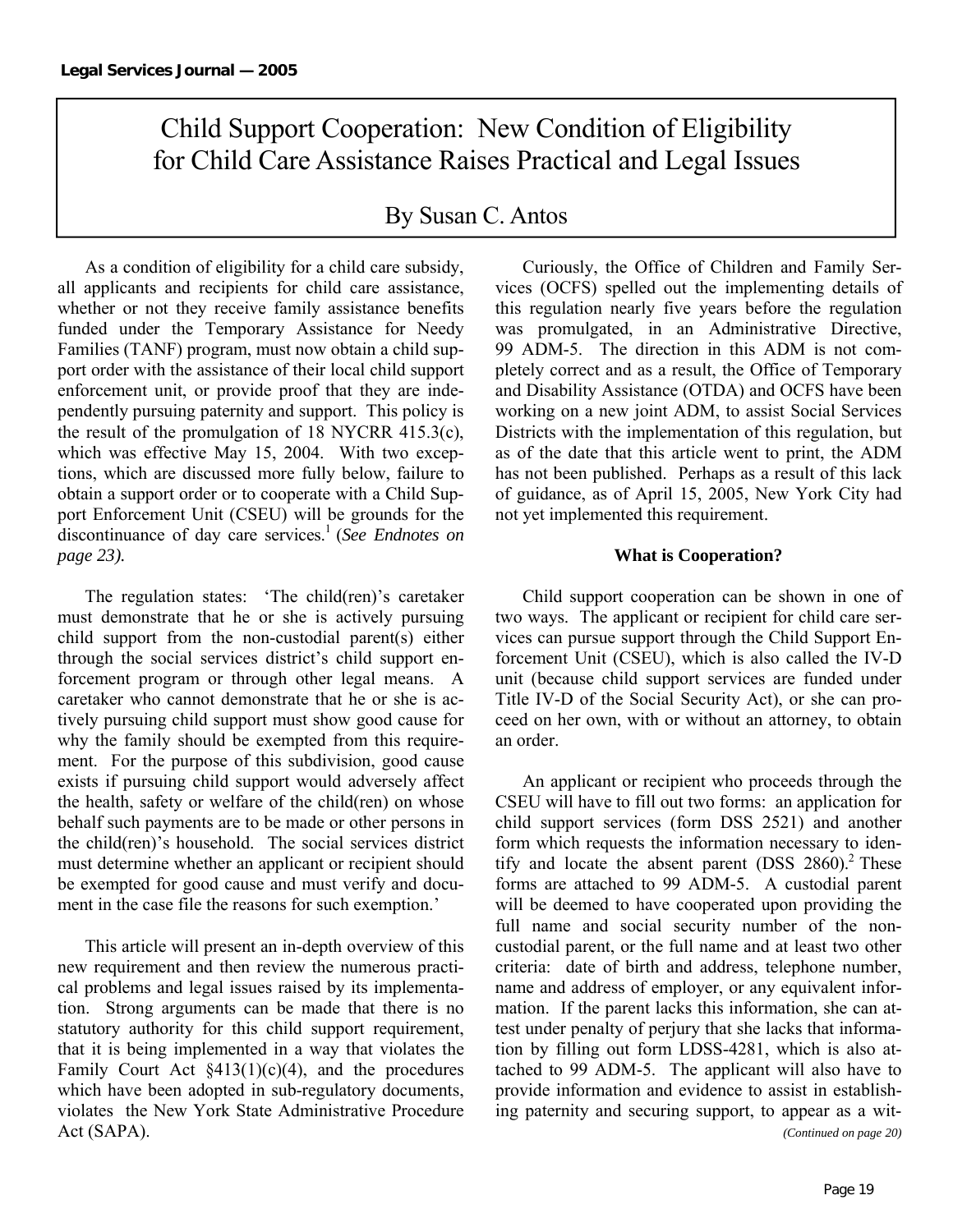*(Continued from page 19)* 

ness at a court or other hearing and, if necessary, to submit the child and herself to genetic testing.  $3$ 

 A parent who proceeds on her own will have to periodically verify the status of her family court case.

#### **Treatment of the Child Care Add-On**

 The Family Court Act provides that support orders consist of a percentage order and an "add-on" for special expenses such as education, medical and child care. If an applicant for child care services already has a percentage order with no add-ons, she will be required to return to Family Court and pursue modification of the existing order if it does not address child care costs so that an additional amount is added to the basic order for child care.<sup>4</sup> Once such an order is obtained, amounts earmarked for child care expenses do not count as income to the custodial parent, but neither do they reduce the amount of the custodial parent's co-payment. Instead, the add-on reduces the district's share of the child care subsidy payment.<sup>5</sup>

 Here is an example: *Mary Jones's child is in a daycare center that costs \$150 per week and she applies for a subsidy from her social services district. The county tells her that she will have a co-payment of \$75 per week. The social services district pays the balance of \$75 per week. Mary has a support order already, but is sent back to court to get an add on to assist with child care. To do this she must miss three days of work - one*  day to go to the child support enforcement unit to fill out *the modification petition, a second day to appear in Family Court for the initial return date, and a third day when she returns to court for the final order. The Court orders that the non-custodial parent pay \$50.00 per week for child care. This \$50.00 does not go to reduce Mary's share, but instead, reduces the county's share by that amount. The new order of support results in no improvement for Mary - she continues to pay \$75 a week for her child care, the county share is reduced to \$25.00, and Mary must pass on the \$50 that she receives from the non-custodial parent to the child care provider to reduce the county's share. Mary has missed three days of work to obtain an order that benefits the county.* 

### **How Will Child Care Applicants and Recipients Know About the New Rule?**

 The child care unit of each social services district must advise all non-temporary assistance applicants and recipients of child care services of the new child support cooperation requirements.<sup>6</sup> Applicants will have no action taken on their child care application until they demonstrate compliance with the support collection rules; recipients will be advised that they need to comply no later than the next case action or their recertification. At recertification, the recipient will have to proceed through the Child Support Enforcement Unit (CSEU) or may alternatively demonstrate that he or she is pursuing child support independently. Upon cooperation with the CSEU or a demonstration that support is being pursued independently, the case should be recertified for six to twelve months<sup>7</sup>

#### **What is the Good Cause Exception?**

 An applicant or recipient for a child care subsidy is excused from cooperation requirements if he or she can show good cause for non-compliance. Good cause is shown by demonstrating "an adverse effect on the health, safety or welfare of the child or other persons in the child's household."<sup>8</sup> There is no requirement of serious physical or emotional harm, as there is for temporary assistance and Medicaid cooperation.<sup>9</sup>

 The child care services workers make determinations of good cause. The individual claiming good cause must complete a good cause request form  $(DSS-4279)$ <sup>10</sup> The person making the good cause claim has 20 days from the submission of that signed from to provide the worker with corroborative evidence of good cause. This time limit can be extended for good cause. $11$ 

 A determination of good cause must be reviewed and approved by a supervisor and made in writing within 30 days of the date the good cause request form (DSS-4279) is filed unless the claimant is allowed additional time to provide verification. If addi-

*(Continued on page 21)*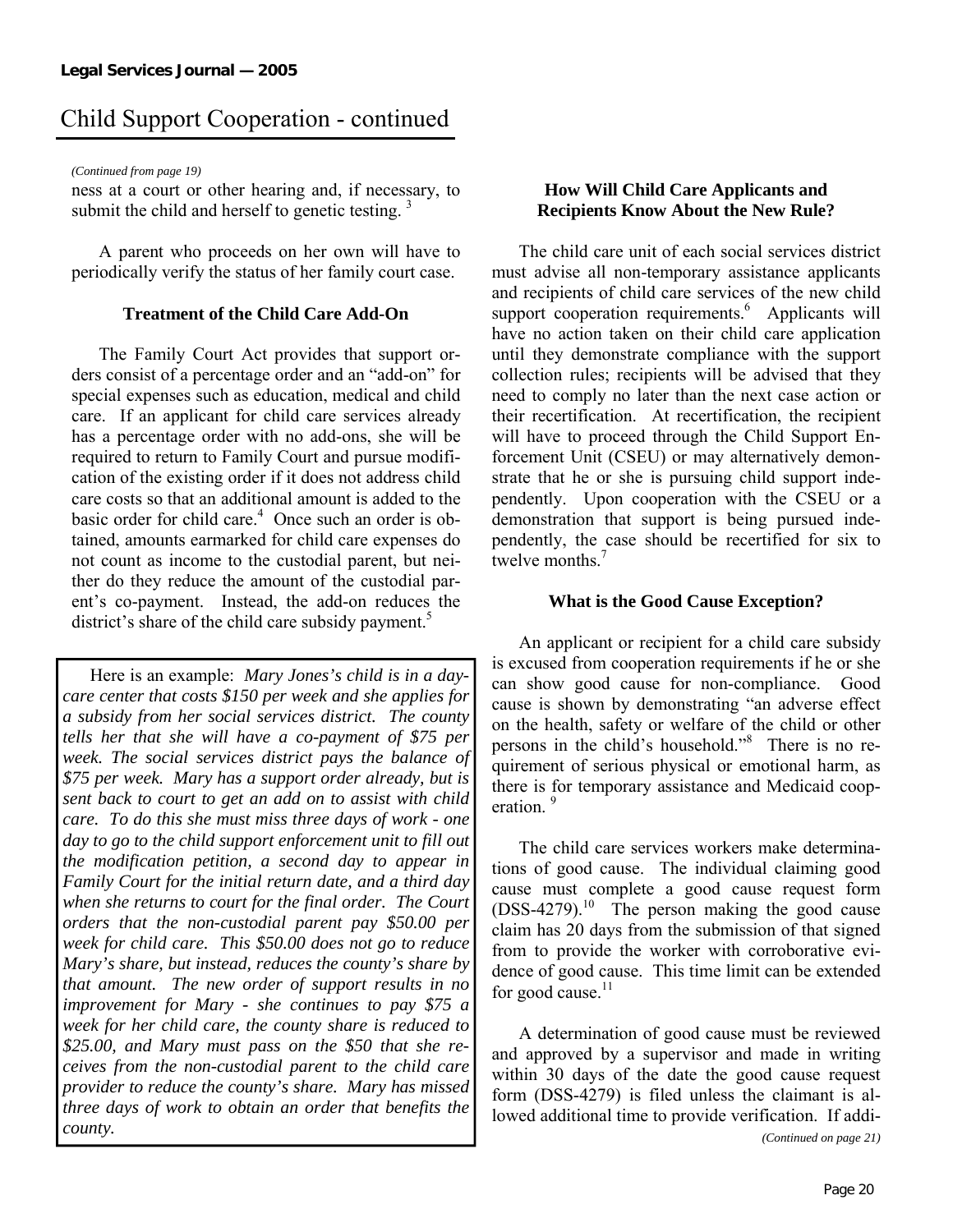#### *(Continued from page 20)*

tional time is allowed, the determination must be made within ten days after the extended due date. If the determination of good cause is denied, an appeal may be made through the fair hearing process. Pending the appeal, the CSEU must suspend all paternity and support actions $12$ 

 It would seem to make sense to have the good cause determinations made by domestic violence liaisons who are trained to screen for domestic violence in the temporary assistance caseload. Districts may use this option, but must account for the time spent screening child care subsidy applicants and recipients and charge the time to Child Care Block Grant funding. Domestic Violence liaisons are funded with TANF dollars which may not be used to screen those who receive a child care subsidy but not cash assistance.

#### **What Happens If An Applicant or Recipient Fails to Cooperate?**

 An applicant who refuses without good cause to comply with these requirements will be denied child care services. A recipient must be sent a timely and adequate notice to terminate his or her child care subsidy.<sup>13</sup> A recipient who fails to cooperate with the child support cooperation requirements will remain ineligible for child care services until she complies with the child support requirements. The individual must demonstrate willingness by performing an affirmative act which eliminates the basis for non-cooperation. For example, if the ineligibility was imposed for failure to show up at a genetic test, compliance will only be established when the person complies with the genetic testing requirement $14$ 

 There are only two exceptions to the cooperation requirement: those who successfully assert good cause and applicants and recipients of temporary assistance, who by statute must be provided with child care assistance necessary for participation in work activities even if they do not cooperate with child support requirements.<sup>15</sup> Recipients of Transitional Child Care must cooperate unless they demonstrate good cause.

 Interestingly, the sanction against those who receive child care subsidies is harsher than it is for temporary assistance recipients who do not comply with child support cooperation requirements. Temporary assistance recipients who do not cooperate in getting a child support order have their public assistance grant reduced by  $25\%$ .<sup>16</sup> Child support subsidy recipients, on the other hand, are totally ineligible if they do not cooperate.<sup>17</sup> Even more unjust is that if a parent has children by more than one father, and cooperates to get an order from all of the fathers except one, none of the children receive a subsidy, even those children whose fathers are paying support. <sup>18</sup>

#### **What Happens If the Non-Custodial Parent Stops Paying Support?**

Because the add-on goes to reduce the social services district's cost of child care, the custodial parent and the child care provider are dealt a double penalty when non-custodial stops paying. The custodial parent must wait one month, and then file a violation petition before the social services district will resume payment for the absent parent's share.<sup>19</sup> Thus, in the event of non-payment, the non-custodial parent will not only have to pay her share but also the portion of the share for which the non-custodial was liable. In order to have the social services district resume payment of this share, the custodial parent will have to wait four weeks, and then miss work to go to court to enforce an order that only benefits the district. None of the subregulatory material makes clear whether or how the provider gets paid for that one month waiting period.

#### **Legal Issues that May be Raised by Petitioners and Respondents**

 **No statutory authority for the cooperation requirement**: There is no statutory authority for the regulation that requires that recipients of child care services obtain a support order as a condition of receiving a child care subsidy. An argument can be made that the state has impermissibly added an eligibility requirement not found in Social Services Law 410-w, which defines eligibility for child care*.* Although there are cooperation requirements for other public assistance programs,

*(Continued on page 22)*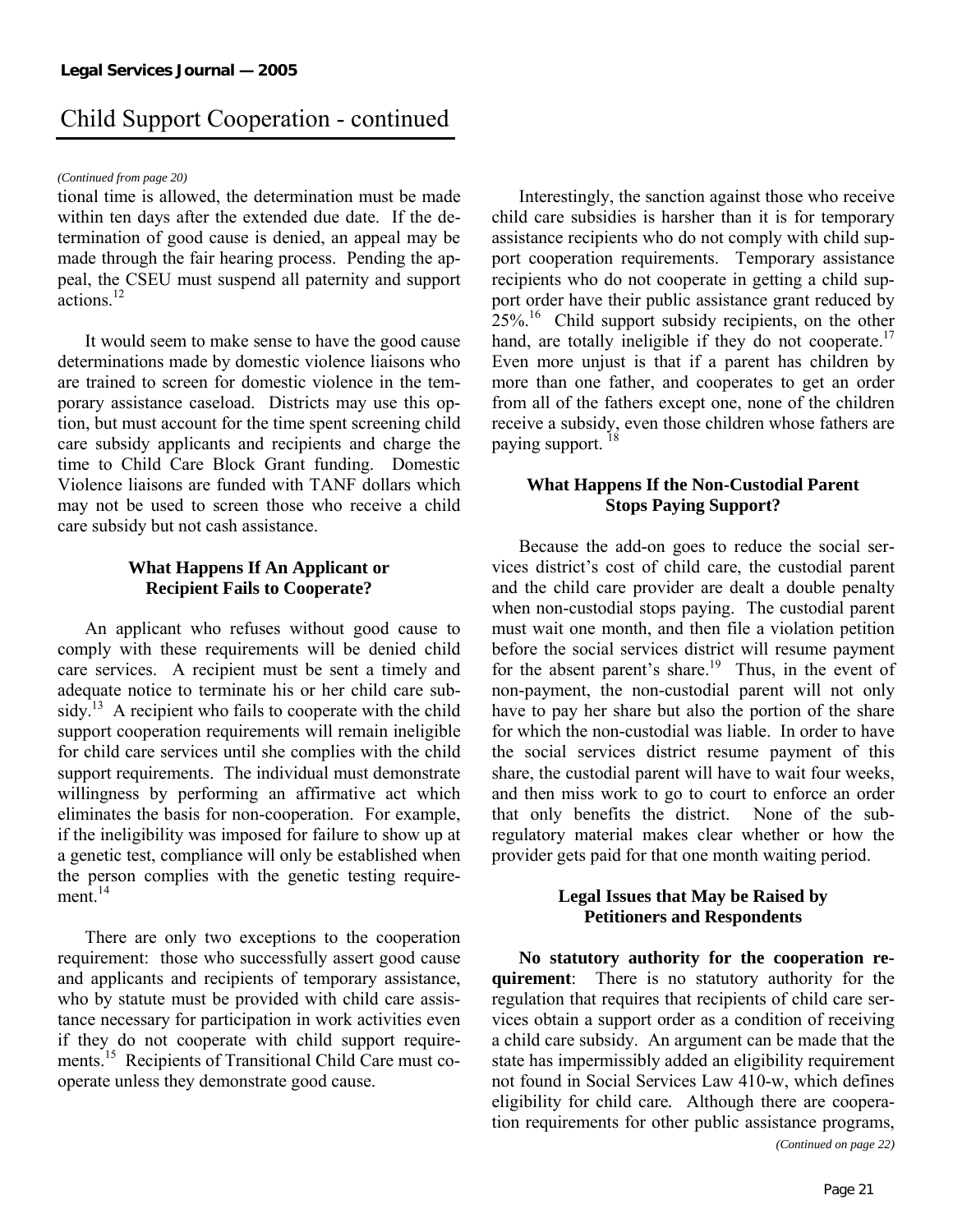#### *(Continued from page 21)*

these requirements exist in State law - *see SSL 158(5) (6)(Safety Net Assistance), SSL 349-b (Family Assistance), SSL 366(3)(a),(b); SSL 366(4)(h) (Medicaid), SSL 95(9) (Food stamps - this provision of the law has never been implemented).*

**Sub-regulatory policies are actually rules which should have been promulgated by notice and comment rulemaking:** The State Administrative Procedure Act  $\S 102(2)(a)(I)$  defines a "rule" as an agency statement, regulation or code of general applicability that implements or applies law. It is a fixed general practice to be applied by an administrative agency. *Schwartfigure v. Hartnett*, 83 N.Y. 2d 296, 301 (1994).

 At least three of the general rules promulgated by OCFS to implement this child support requirement were issued in sub-regulatory documents. A strong argument can be made that the following policies are actually rules which should have been promulgated by notice and comment rulemaking:

- that the child care add-on defrays the subsidy paid by the social services district rather than the parental co-pay;
- that non-cooperation results in total ineligibility (as opposed to a percentage penalty);
- that non-cooperation for one child results in all children being ineligible for a subsidy, even if the parent has obtained orders for the other children.

### **Legal Issues that May be Raised by Respondents**

The language of section  $413(1)(c)(4)$  of the Family Court Act creates liability for expenses "incurred" by the custodial parent. The plain language of the statute would suggest that it is the cost of the custodial parent's co-payment that the non-custodial parent should be defraying. However, OCFS has directed that the child care "add-on" defray the cost of child care paid by the social services district. At least one court has determined that there is no legal basis for this, holding:

The fact that the action of an agency has significantly reduced the cost of child care should not be to the detriment of the non-custodial parent…. Petitioner's eligibility for a government subsidy should not be to Respondent's detriment. The cost to the Petitioner is the relevant amount. *Anonymous v. Anonymous* (Chenango County Family Court, Robert Cuffney, Hearing examiner - 3/3/00 - unreported decision, on file at the Greater Upstate Law Project, Inc.) *citing Bronstein v. Bronstein*, 203 A.D. 2d 703, 610 N.Y. 2d 638 (3rd Dep't1994).

### **Practical Difficulties**

#### **How To Calculate the Add-On**

 When making a determination as to the amount of the child care add-on, section  $413(1)(c)(4)$  of the Family Court Act requires the court to pro-rate "incurred" child care expenses and add them to the percentage child support obligation. Logically, the cost "incurred" by the parent is the amount the parent pays - the amount of the co-payment. OCFS believes that the add-on amount must be assessed against the total cost of care the total of the parent co-payment and the county share. <sup>20</sup> OCFS has acknowledged that some Family Court Support Magistrates set the orders by only looking at the custodial parent's co-payment, and the agency says it will abide by those orders. $21$  Whether the add-on is based on the total cost or the parent share is a matter that is likely to be resolved by the courts.

 If the add-on is calculated using the total cost, courts may have a difficult time properly framing an order, because the cost of care is more variable than for those who privately pay for child care. The usual arrangement for private pay child care is that the cost of care is a fixed amount per week, whether or not the child attends every day. The parent pays even if the child is out sick or if the family goes on vacation. In contrast, although a custodial parent receiving a child care subsidy does pay a co-payment in a fixed amount based upon her income, the amount paid by the social services district to the child care provider varies from week to week depending on the hours and days of attendance (unlike most private pay arrangements).

*(Continued on page 23)*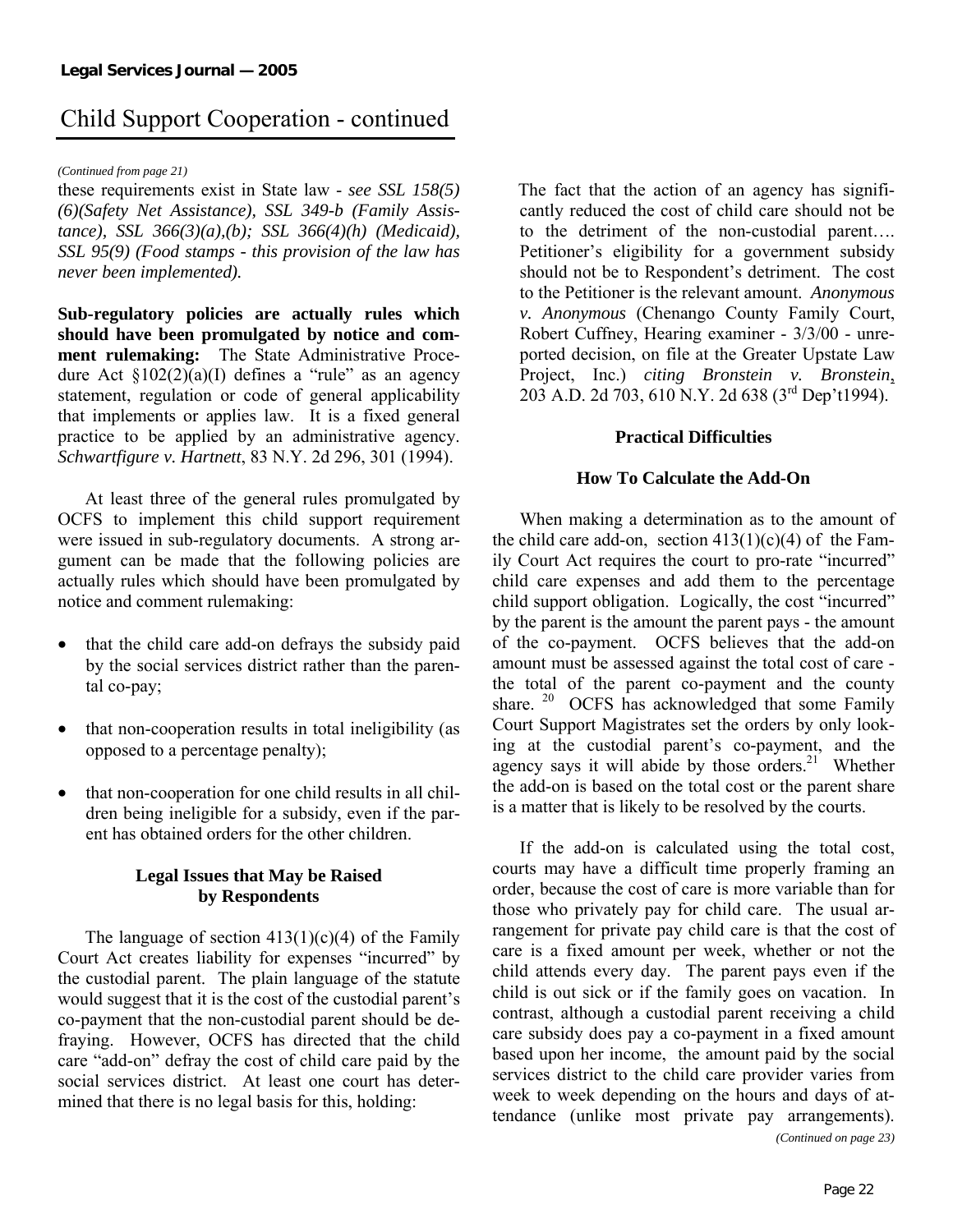#### *(Continued from page 22)*

Social services districts require detailed attendance sheets from providers and reduce the payment proportionally for absences. Therefore, the amount that a district pays for child care can vary from week to week.

#### **When the Child Care "Add-On" Is Set Forth As A Percentage, How Does the Non-Custodial Know How Much to Pay If the Amount Varies Every Month?**

The Family Court Act requires a court to "determine reasonable child care expenses....where incurred," and to pro-rate them between the parties. Whether this suggests a fixed amount or a percentage of the cost is subject to debate. There is no doubt that courts set orders in both ways. Several practical problems arise for percentage orders when the amount is based the total cost of child care.

When the non-custodial parent's share is set forth in the order as a percentage, the custodial parent is likely to be understandably confused as to her responsibilities. In many cases the custodial parent has no way of knowing the total amount paid to the provider, because she is only advised of her co-payment, which remains the same, regardless of attendance. When she determines the amount, either by contacting her child care worker or her provider, the custodial parent will need to submit a bill to the non-custodial parent to assure that he pays the amount that is due and owing to the social services district. This results in delays in payment.

### **Enforcement - The Inability To Use An Income Execution**:

 Because of the cost of care varies, in cases where a court has set the child care add-on as a percentage, it is impossible to include these child care add-ons to an

income execution. This makes it more likely that there will be non-compliance with the order.

#### **How To Pay For IV-D Services?**

 A petitioner who has a child support order and who asks for IV-D legal services to get the child care add-on may be charged a fee. (For example, \$105/ hour in Monroe and Tompkins Counties; \$80 per hour in Chenango County). Although fairness would dictate that this fee be waived since the county is the beneficiary of the ultimate order, the fee is assessed to the custodial parent.

| <b>Endnotes</b>                                                               |
|-------------------------------------------------------------------------------|
| $1$ 99 ADM-5, p.18                                                            |
| <sup>2</sup> 99 ADM-5, p. 18-19                                               |
| <sup>3</sup> 99 ADM-5, p. 6-7                                                 |
| <sup>4</sup> 99 ADM-5, p. 18. Family Court Act $\S413(1)(c)(4)$ requires a    |
| court to pro-rate <i>incurred</i> child care expenses, and add it to the      |
| basic child support obligation. (Emphasis added).                             |
| $5$ 00 INF-2, question 45.                                                    |
| <sup>6</sup> 99 ADM-5, p. 19-20                                               |
| $7$ 99 ADM-5, p. 20.                                                          |
| <sup>8</sup> 99 ADM-5 at 36.                                                  |
| <sup>9</sup> 18 NYCRR 369.2(b)(4)(v); 99 ADM-5 at 35.                         |
| $10$ Id.                                                                      |
| $11$ 99 ADM-5 at 37.                                                          |
| <sup>12</sup> 99 ADM-5 at 39-40.                                              |
| <sup>13</sup> 99 ADM-5 at 21-22, citing 93 INF 5.                             |
| <sup>14</sup> 99 ADM-5, p. 34-35.                                             |
| <sup>15</sup> 99 ADM-5 at 19.                                                 |
| <sup>16</sup> Social Services Law $§131(16)$ .                                |
| <sup>17</sup> 99 ADM-5 p. 32-33.                                              |
| <sup>18</sup> OCFS memo from Anne Ball to Suzanne Zafone Sennett and Lee      |
| Prochera, dated 11/1/99, on file at GULP.                                     |
| $1900$ INF 2, question 44.                                                    |
| $20\frac{4}{705}$ telephone conversation with Lee Prochera, Office of         |
| Counsel and Anne Ball, Office of Children and Family Services.<br>$^{21}$ Id. |

### *Coming Soon from GULPPILOR….*

*Homeowner's Insurance Disparities in Rochester and Monroe County* 

*Survey of New Yorkers Struggling with Medical Debts*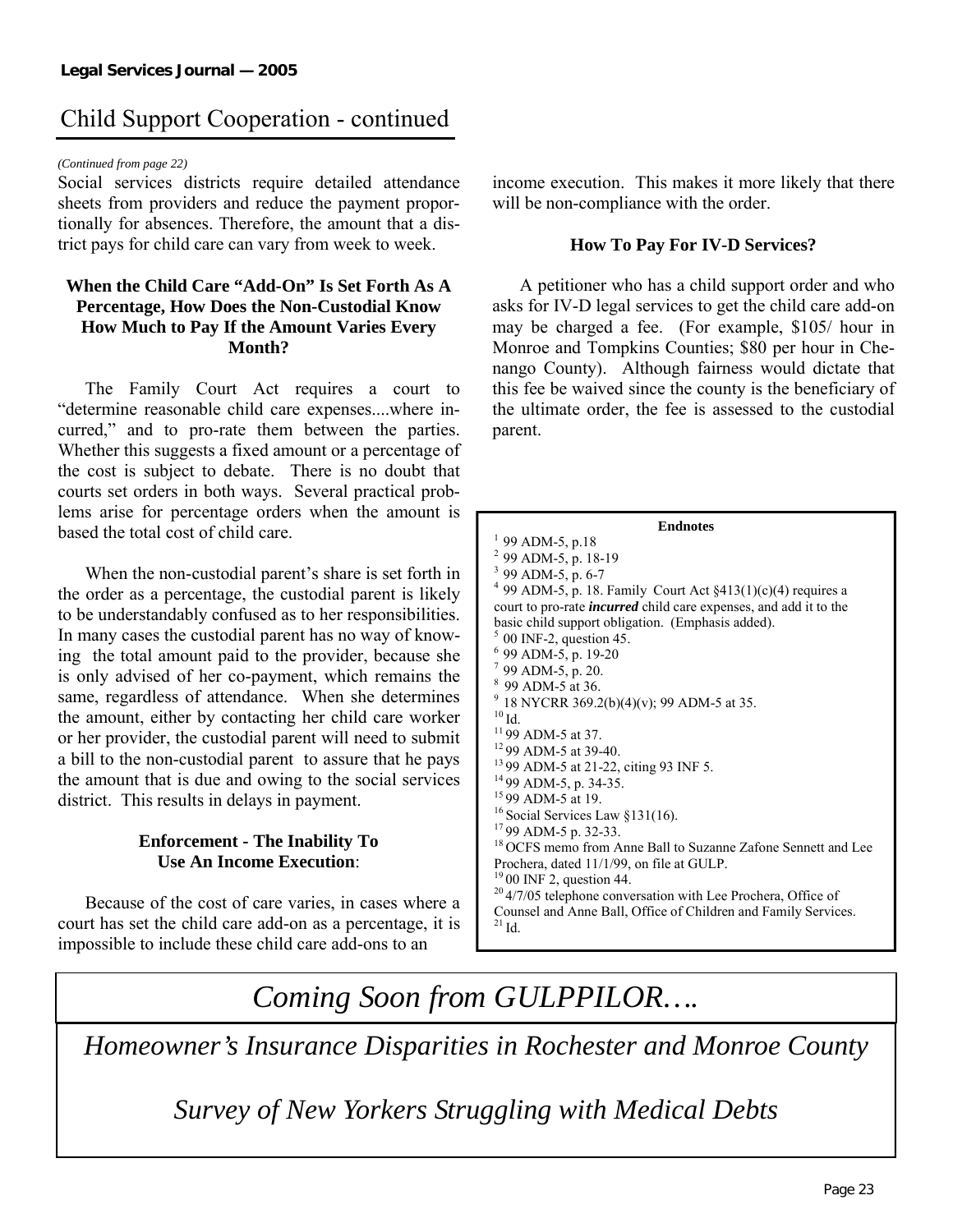

### NYS Government Listings



The New York State Office for Technology (OFT) has a public phone directory for New York State Government Listings. State agencies and other entities who utilize OFT Integrated Telecommunications Systems are included in the NYS on-line telephone directory. The directory allows you to search by individuals, functions, organizations, toll fee numbers, hearing/speech impaired, NYS Congress Members, NYS Assembly and Senate Offices. If you'd like to check it out, go to:

**http://www6.oft.state.ny.us/telecom/phones/**.

### Double Your Internet Search Functions

Have you ever wanted to search Google and Yahoo, but only have time to search one? Well, your problems are solved! Go to *http://yagoohoogle.com* and take a look for yourself. While it may seem a bit silly, it's also certainly useful! Have fun searching!!

### Identity Theft...Tips for Protecting Your Privacy



The State of New York Office of the Attorney General publishes an in depth, 60 page brochure titled *Tips F or Protecting Your Privacy: Don't Become a Victim of Identity Theft.* The brochure includes some valuable information on privacy and identity theft and suggests numerous ways to protect yourself and your identity. It also includes and brief explanation both Federal and New York State Law Identity Theft Statutes as well as a general details of other privacy laws affecting public agencies. The brochure can be accessed at

*http://www.oag.state.ny.us/consumer/tips/identity\_theft\_pamphlet.pdf.*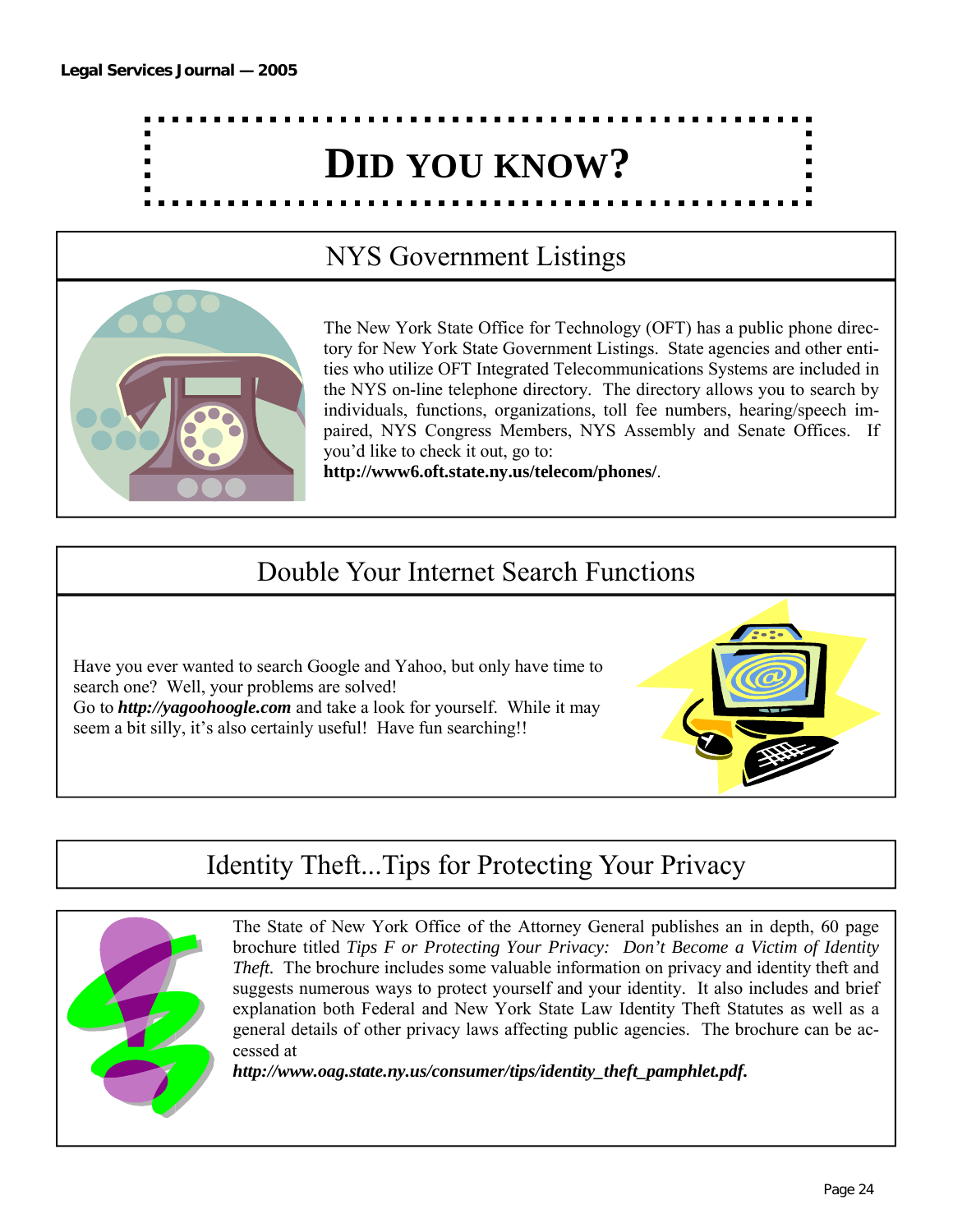### And Now For Something Completely Different…

### A Lesson in Legal Services Management from the Lakotas

### **Circle of Courage**

**The Circle is a sacred symbol of life….** 

 **Individual parts within the circle connect with every other, and what happens to one, or what one part does, affects all within the circle.** 

#### *Virginia Driving Hawk Sneve*

 If creating an office environment in which harmony, self-worth, expertise, independence, and generosity abound has been on your wish list, it may be helpful to spend a few moments exploring Native American teachings.

 The Lakota tribe has a unique way of exploring one's self-worth, depicted by a Circle of Courage. This circle, built upon a medicine wheel symbol, portrays the individual as the center surrounded by four directions<sup>1</sup>. These directions portray four goals of Native American education that lead to self-worth: belonging, mastery, independence and generosity.

 This article briefly describes these four goals and their application to legal services offices. It also raises a series of questions on how we can incorporate these goals into our work life. Follow-up articles in the next few *Legal Services Journal* issues will address these questions.

#### **Belonging**

 In Native American culture, significance was nurtured in a community that celebrated the universal need for belonging. Treating others as kin forged powerful social bonds of community that drew all into relationships of respect. In our offices we often speak of the staff as a "team" in which each individual plays a vital role in delivering services to clients. But there is also cynicism in our offices, a belief that some roles are more important than others and that not every worker is equally valued. How can we assure that our offices have a "culture if inclusion" in which every job and each staff is valued?

#### **Mastery**

 Competence, in Native American culture, was ensured by guaranteed opportunity for mastery. The first lesson in traditional Native American culture was that one should always observe those with more experience to learn from them. Today's management jargon would call that "modeling." In the legal services office we try to provide training and coaching on the job that will give everyone the skills and knowledge they need to do their job well. But periodic budget crises often lead to reduction in training and travel budgets. How many offices have professional development plans for each staff member in place? In the face of shrinking budgets, how can our offices assure that every member of the staff has a "guaranteed opportunity for mastery?"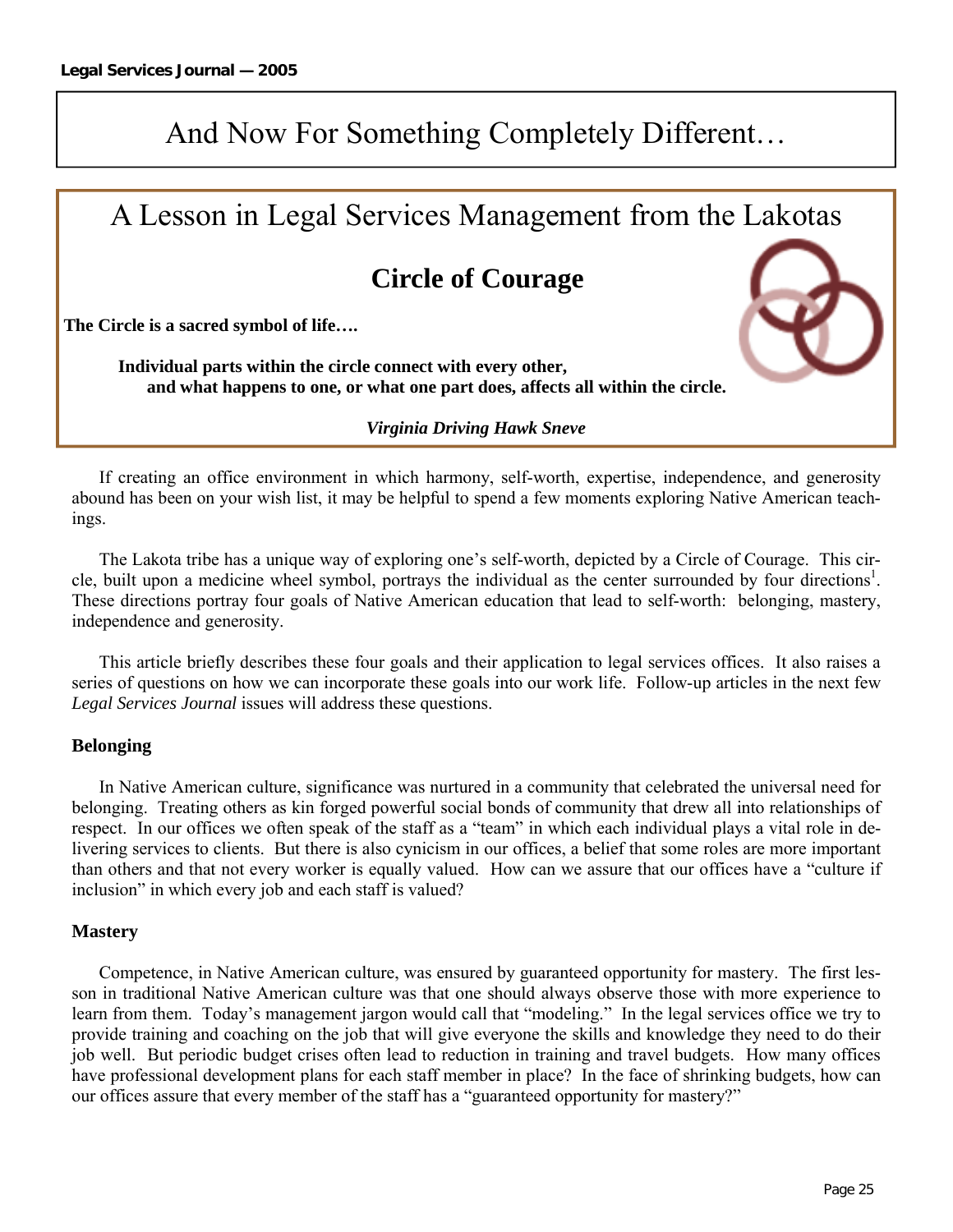### Circle of Courage - continued

#### **Independence**

 Native teaching was designed to build respect and teach inner discipline. From earliest childhood, children were encouraged to make decisions, solve problems, and show personal responsibility. Adults modeled, nurtured, taught values, and gave feedback, but children were given abundant opportunities to make choices without coercion. How can we apply these principles in our work world?

#### **Generosity**

 Finally, virtue was reflected in the preeminent value of generosity in Native American culture. The central goal in Native American child-rearing is to teach the importance of being generous and unselfish. In helping others, youth create their own proof of worthiness: they have the power to make a positive contribution to another human life. What does generosity mean in the work place? How do we give beyond what's needed to our colleagues?

Future articles will address these questions and suggest the ways to incorporate these teachings into the work world. Next Issue: *Building A Culture On Inclusion*.



*Editors Note: Thank you to Jerry Wein, Special Projects Coordinator, for submitting this article.* 

#### Endnote:

 $<sup>1</sup>$  Taken from, Brokenleg, M. (1998). A Native</sup> American Perspective: That the People May Live. In Smith, C. M., ed. Preaching Justice: Ethnic and Cultural Perspectives. Cleveland: United Church Press.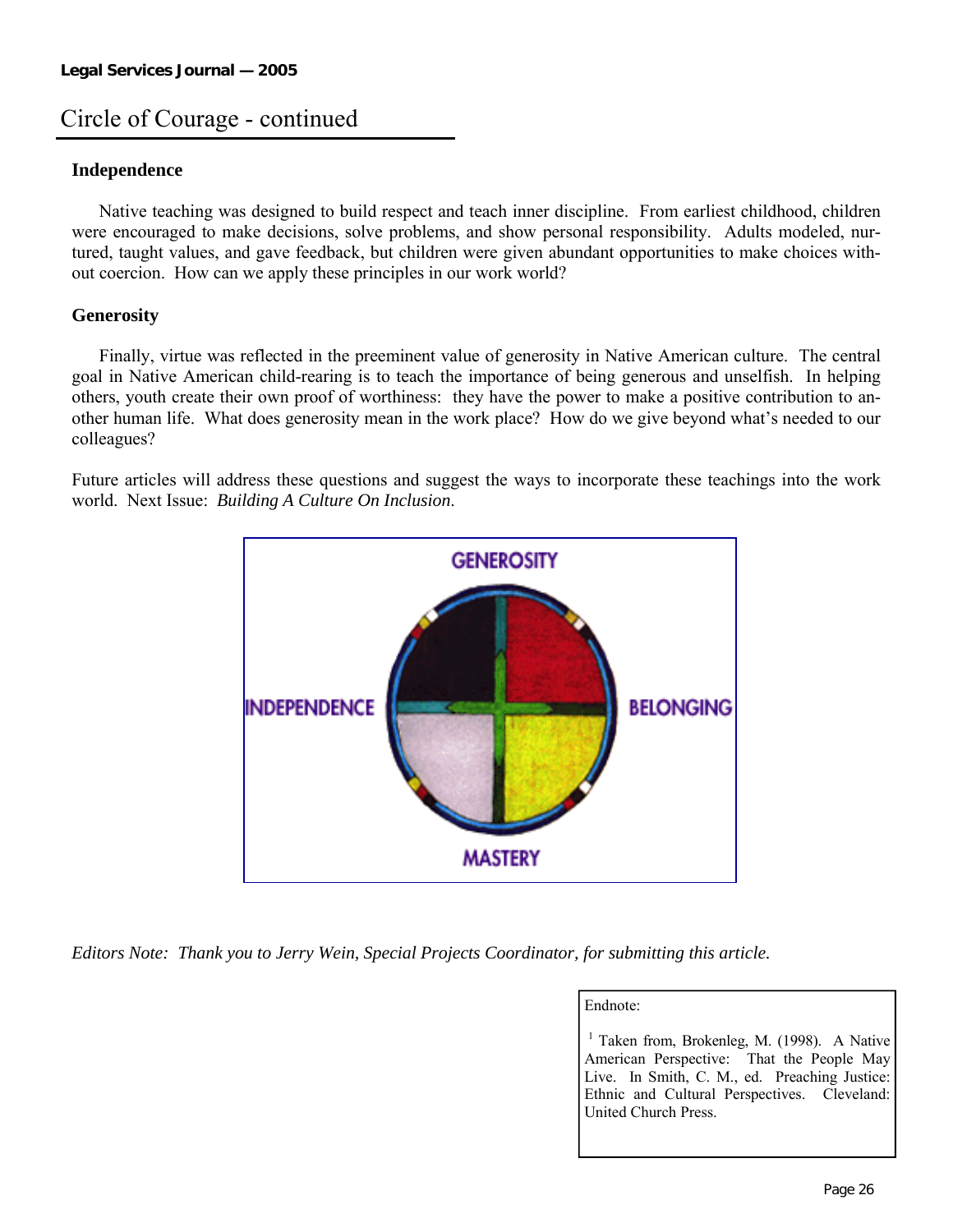### **STAFF**

#### **Albany Office**

119 Washington Ave., Albany, NY 12210 ● (518) 462-6831 ● Fax: (518) 462-6687 Email: Nkrupski@wnylc.com

Anne Erickson, President & CEO

Susan C. Antos, Attorney Public Benefits

Kristin Brown Director of Legislative Advocacy

Bob Carlton, Upstate LawHelp Coordinator/Admin. Assistant

Kirsten Keefe, Attorney Consumer Law

Nancy C. Krupski IT Communications Coordinator

Michael Mule, Law Intern Benefits Law Database DAP Database

Adam Starritt, Law Intern Fair Hearing Bank Database Louise M. Tarantino, Attorney Disability

Anzala Wilson Domestic Violence, Immigration

Barbara Weiner, Attorney Food Stamps, Immigration Benefits

Connie Wiggins, Administrative Assistant

#### **Rochester Office**

GULP ► 80 St. Paul Street, Suite 660, Rochester, NY 14604 ▪ (585) 454-6500 ▪ (585) 454-2518 PILOR ► 80 St. Paul Street, Suite 701, Rochester, NY 14604 ▪ (585) 454-4060 ▪ (585) 454-4019 Email: mvanorman@wnylc.com

Bryan D. Hetherington, Chief Counsel

Michael Bonsor, Attorney Disability

Catherine M. Callery, Attorney Disability

> Becky Case, Attorney Consumer Law

Gladys Castro Administrative Assistant

Doris Cortes, Paralegal Disability

Trilby de Jung, Attorney Health Law

Peter Dellinger, Attorney Consumer Law, Civil Rights Jonathan Feldman, Attorney Education Law, Civil Rights

> LJ Fisher, Attorney Disability

Sarah Gilmour, Attorney Disability & Civil Rights, Health Care, Housing

Angela Hale, Administrative Assistant

Michael Hanley, Attorney Housing

Kristi Hughes, Director Development & Administration

Ruhi Maker, Attorney Community Reinvestment Consumer Law

Spencer Phillips, Attorney Civil Rights

Tania Santiago, Paralegal Disability

> Becky Schroeder Fiscal Manager

Amy Schwartz, Attorney Domestic Violence

Barbara van Kerkhove, PhD Community Reinvestment Assoc.

> Michelle Peterson Administrative Secretary

Gerald Wein, Attorney Special Projects

#### **White Plains Office**

Hudson Valley Poverty Law Center 80 North Broadway, White Plains, NY 10603 ▪ (914) 422-4329 ▪ Fax: (914) 422-4391 Email: Rcisneros@law.pace.edu

Linda Bennett, Attorney Robert Cisneros, Attorney Immigration, HIV/AIDS Immigration, HIV/AIDS